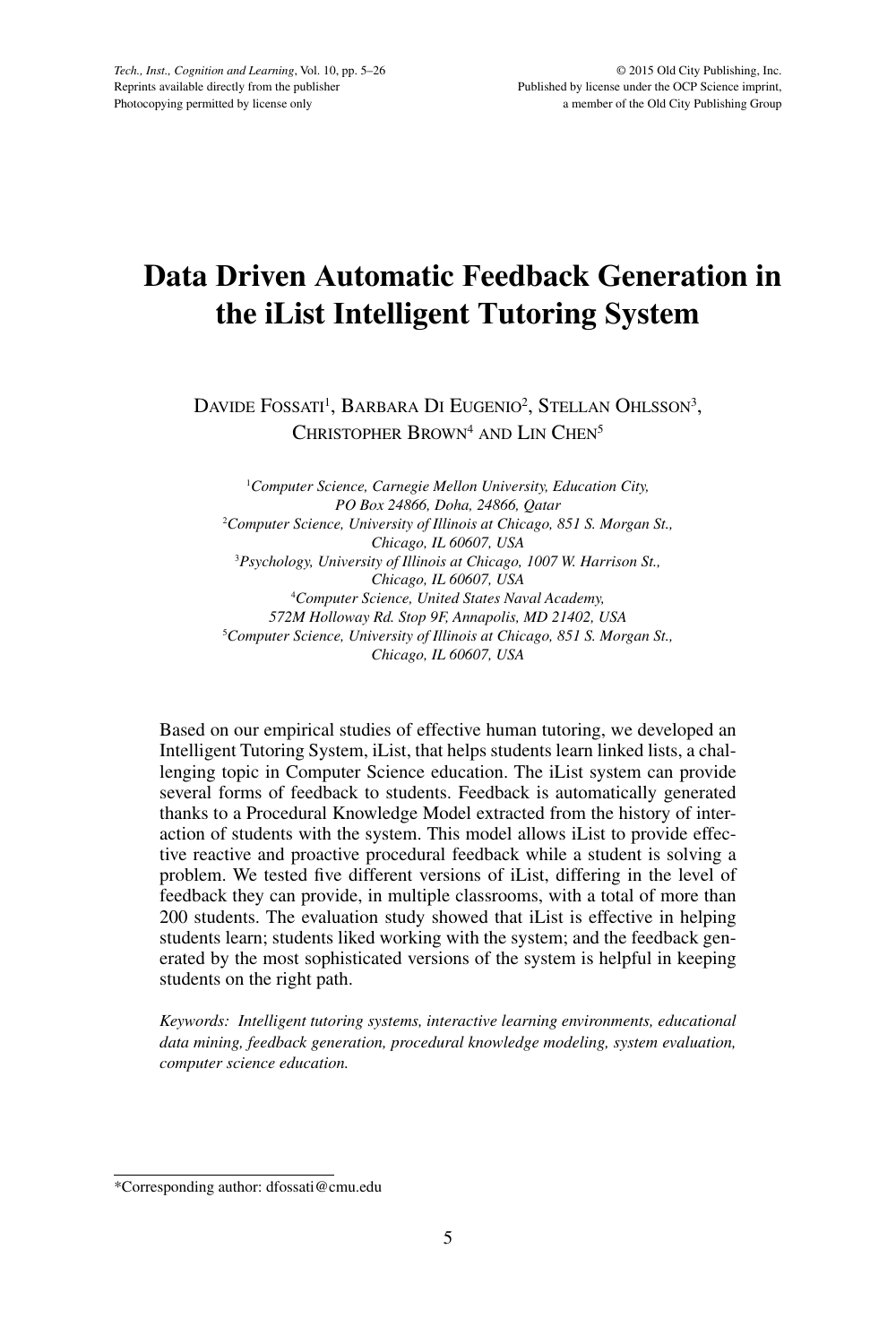# **1 INTRODUCTION**

One of the most effective strategies to address weak learning, in any discipline, is the interaction of students with tutors, skilled or even not as skilled [Bloom, 1984, Chi et al., 2001, Lu et al., 2007, Rothman and Henderson, 2011, VanLehn, 2011]. Abundant empirical evidence shows that an essential component of learning from a tutor is the interactive dialogue that occurs, and the pedagogical strategies human tutors employ in such exchanges [Fox, 1993, Jeong and Chi, 2007, Chi, 2009, Di Eugenio et al., 2009, Chi et al., 2011, Lehman et al., 2012, Ezen-Can and Boyer, 2013]. In turn, many researchers have attempted to incorporate human tutoring strategies in Intelligent Tutoring Systems (ITSs), computer systems designed to interact with students and help them learn. Many of these systems have been shown to be effective, although not yet at the level of human tutors [Person et al., 2001, Mitrovic et al., 2004, Evens and Michael, 2006, VanLehn et al., 2007, Di Eugenio et al., 2008, VanLehn, 2011].

Many strategies used by human tutors can be directly related to cognitive mechanisms, for example learning from errors [Ohlsson, 1996b, Ohlsson, 1996a, Ohlsson, 2010]. This mode of learning makes use of error signals: environmental events that tell the learner that a tentative problem solving step was inappropriate, incorrect or unproductive. We often broadly refer to such events as *negative feedback*, to include the interlocutor (the tutor) in the learner's environment. A second mode of learning can be named, *uncertainty reduction* [Neves and Anderson, 1981, VanLehn, 1999, Sun et al., 2001]. This mode of learning is driven by information indicating that a problem solving step was appropriate, correct or useful, what we commonly call *positive feedback* [Barrow et al., 2008, Di Eugenio et al., 2009]. We hypothesize that to learn from this type of information, the learner must either create a knowledge structure that recommends the action performed under the relevant conditions; or alternatively, increase the priority associated with the relevant knowledge structure to make its recommendation less tentative.

Not surprisingly then, human tutors provide both negative and positive feedback, and ITSs have attempted at replicating this behavior, although mostly as concerns negative feedback [Anderson et al., 1995]: it is easier to recognize an error than to formulate the specific circumstances under which positive feedback should be provided. Our work is situated in this tradition. We have mined humanhuman tutoring that we collected in the domain of introductory Computer Science (CS) in order to understand when human tutors provide different types of feedback. That analysis has been presented elsewhere [Ohlsson et al., 2007, Di Eugenio et al., 2009, Chen et al., 2011].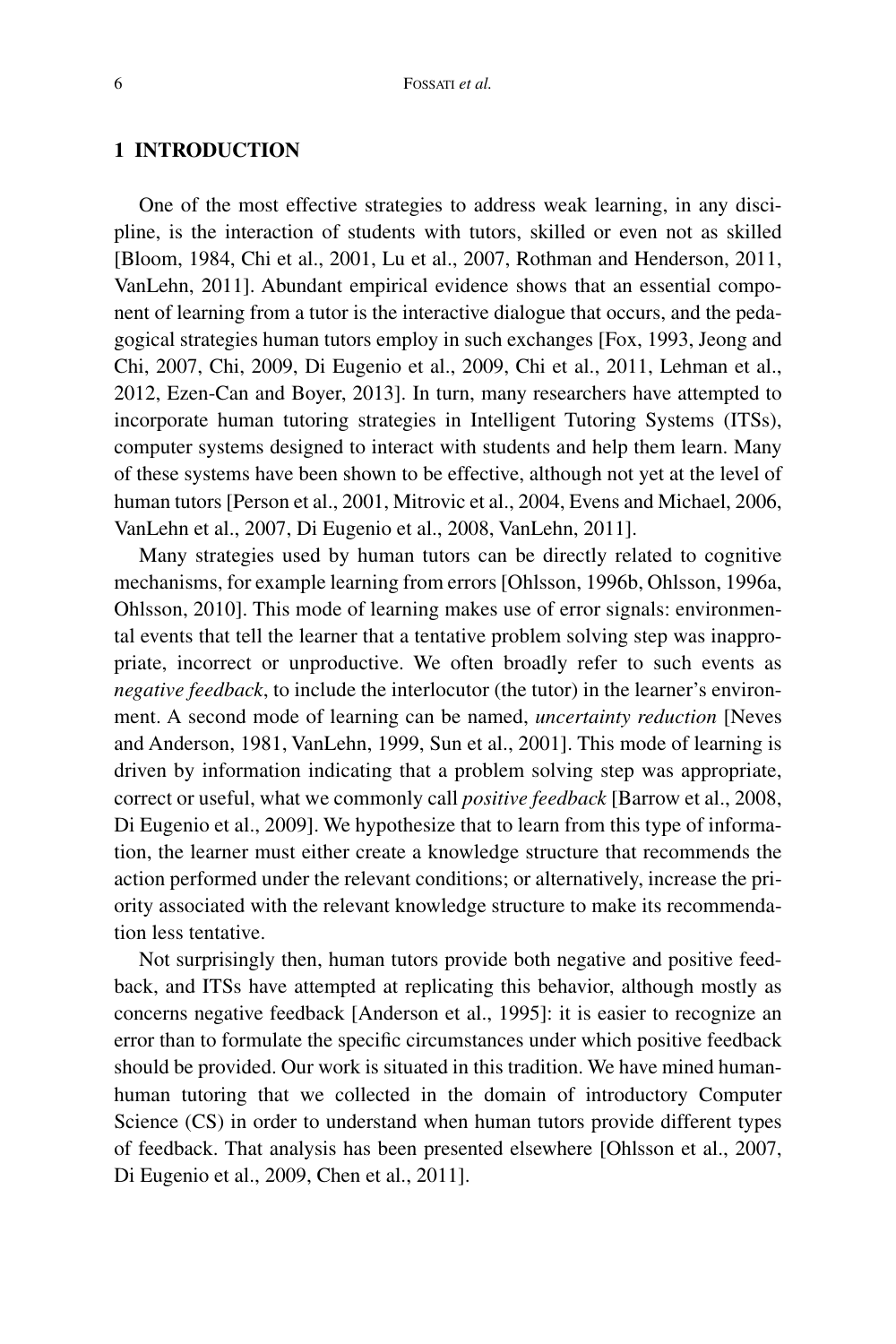In this paper, we present how a different type of data (rich traces of the steps that students took when solving problems) helped us operationalize the human data findings in order to automatically generate appropriate, modulated feedback in an ITS. These traces provided the basis to build what we call the *Procedural Knowledge Model (PKM)*, that contains information about global students' problem-solving behavior, specifically all possible solution paths that have been observed and their respective goodness towards reaching a solution. We also show that versions of the same ITS that are progressively more sophisticated as concerns tutorial feedback, engender progressively higher student learning (even if not significantly different, but importantly, for the most sophisticated version, indistinguishable from the human tutors). One additional dimension of feedback we will address is the distinction between *reactive* and *proactive*: tutors provide *reactive* feedback when they respond to an actual move (correct or incorrect) that the student has done; *proactive* feedback instead looks to the future, a preemptive action taken by the tutor in anticipation of future student moves.

We address these questions in the context of iList, an ITS that helps students learn linked list, a fundamental Computer Science concept taught in introductory undergraduate curricula [Fossati et al., 2008, Fossati et al., 2009a, Fossati et al., 2009b, Fossati et al., 2010]. We tested five different versions of iList, differing in type and level of feedback they can provide (see Table 1 in the next section), with more than 200 students in multiple classrooms. Versions 3–5 of iList provide feedback based on the PKM, which in turn was mined from the logs of the students interacting with iList versions 1 and 2. We conducted a detailed analysis of the interactive behavior of students working with the system, and correlated it with their learning. Our evaluation study showed that iList is effective in helping students learn; that students liked working with the system; that the feedback generated by the most sophisticated versions of the system is helpful in keeping the students on the right path; and that version 5 of the system generates both more *negative* and *positive* feedback messages than any of the other versions.

| <b>Feedback type</b> | iList-1 | iList-2 | iList-3 | iList-4            | iList-5 |
|----------------------|---------|---------|---------|--------------------|---------|
| Syntax               | Minimal | Yes     | Yes     | Yes                | Yes     |
| Execution            | Minimal | Yes     | Yes     | Yes                | Yes     |
| Final                | Yes     | Yes     | Yes     | Yes                | Yes     |
| Reactive procedural  | No      | No      | Yes     | Yes                | Yes     |
| Proactive procedural | No      | No      | No.     | Yes but infrequent | Yes     |

TABLE 1 Feedback types in iList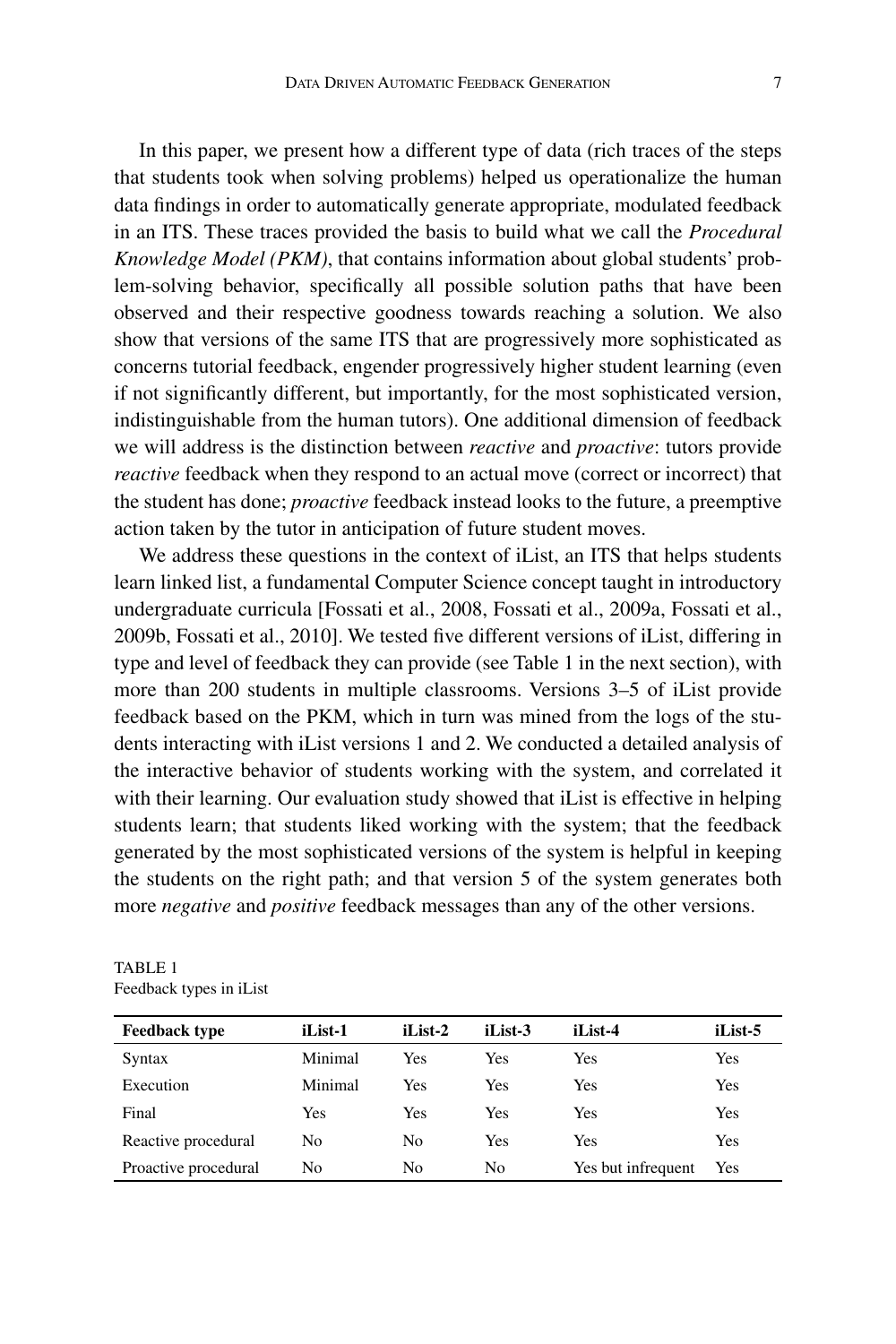The rest of this paper is organized as follows. Section 2 illustrates iList, and summarizes the different kinds of feedback it can provide. Section 3 is devoted to the PKM and how it was automatically built; Section 4 shows how it is used by iList to generate feedback. Section 5 presents a thorough evaluation of five versions of iList that differ in the kind of feedback they provide. Section 6 discusses our results, and presents current work on ChiQat-Tutor, the successor to iList.

## **2 THE ILIST SYSTEM**

We developed iList [Fossati et al., 2008, Fossati et al., 2009a, Fossati et al., 2009b, Fossati et al., 2010], an ITS in the domain of linked lists. Linked lists (lists for short) are perhaps the most fundamental *data structure* in CS (*data structures* is the generic CS term used to refer to information storage representations). The main idea behind linked lists is that different pieces of information can be "linked" one after each other and then accessed sequentially. A common graphical representation of lists makes use of boxes and arrows (like those in Figure 1). The iList system allows students to explore and learn about linked lists by operating on scenarios in which lists can be manipulated with programming language commands. The environment is interactive, and the visualization of linked lists is updated in real time according to the actions performed by the students. The system provides a set of problems that can be solved by providing sequences of operations that transform the original lists into the desired configurations.



FIGURE 1 A screenshot of iList.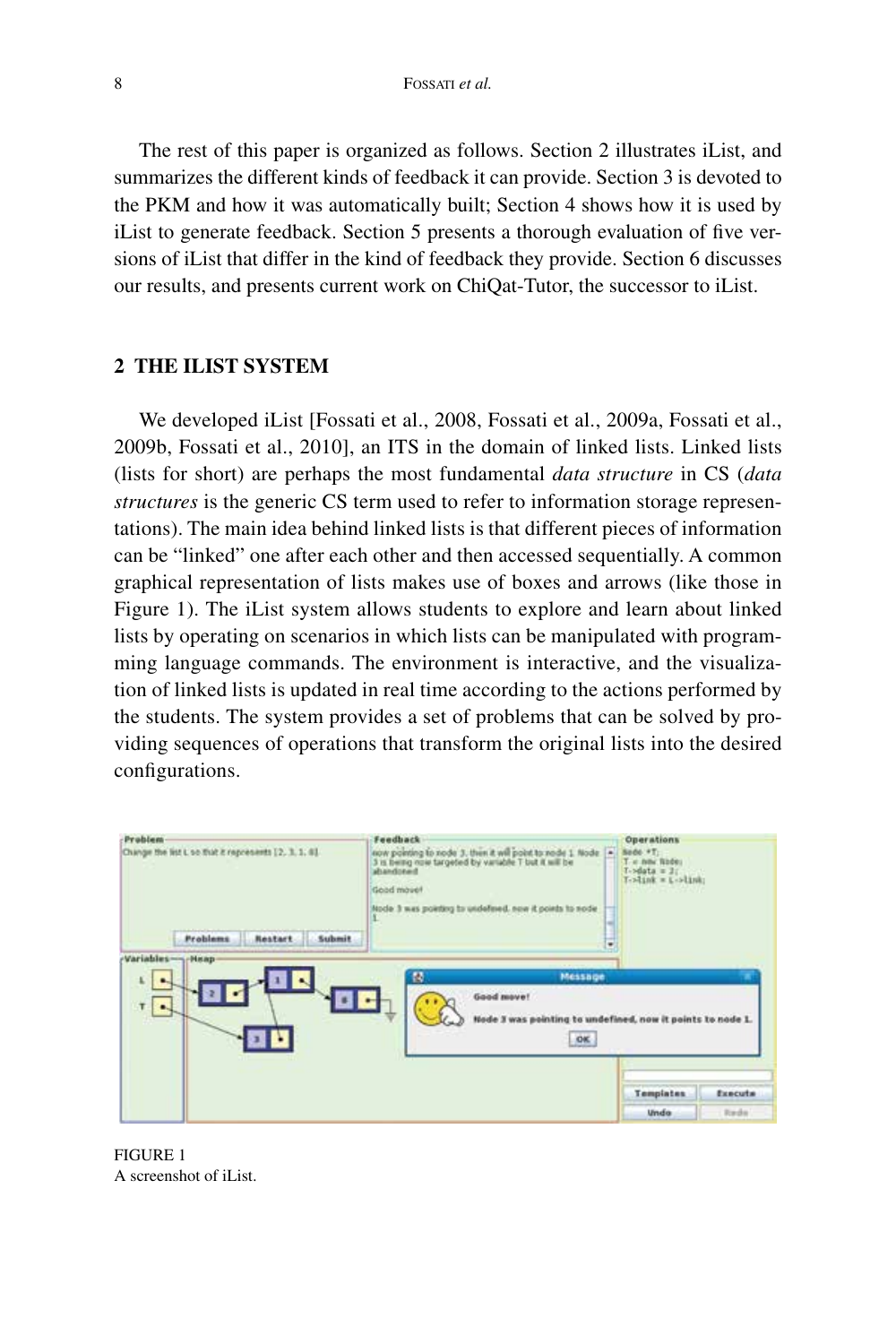The user interface of iList is displayed in Figure 1. The top-left corner contains the *problem view*, where a student can select a new problem, read its definition, and submit a solution to the system. The left and central parts of the screen show a visualization of the current *state space* of the simulated environment. The right part of the screen includes the *operation panel*, where students can enter commands to manipulate the state space. Occasionally, iList pops up a new window containing tutorial feedback messages. Those windows disappear when students close them. However, the history of feedback messages is available in the topcenter part of the screen, the *feedback view*. One of the main advantages of this user interface is that it makes the abstract concept of linked lists much more concrete. Making a connection between a static data structure and the dynamic procedures necessary to manipulate it can be a challenge. With its interactive interface, iList makes such connections more explicit and accessible.

In appropriate circumstances, iList provides feedback to students. There are five types of feedback: *syntax, execution, final, reactive procedural,* and *proactive procedural* feedback, provided in different combinations by the five different versions of iList we developed (see Table 1).

*Syntax feedback* is provided in reaction to genuine syntax errors, which occur when a student types in something that can not be interpreted by iList. The parser of iList is fairly resilient, and tolerates minor syntactical imperfections. When the mistake is more substantial, iList tries to match the student's input with a set of error rules that are then used to generate a descriptive error message. Example: "You're trying to write a pointer assignment statement, right? Did you mean '− >' instead of  $\leq$  ?"

*Execution feedback* happens when a student enters a command that is syntactically correct, but the command cannot be executed because of the current configuration of the state space. A typical case would be a student trying to reference a variable that has not been declared. Example: "Sorry, I can't do that. Variable T does not exist."

*Final feedback* is delivered when a student believes he or she is done with the problem and clicks the "Submit" button. At this point, iList evaluates the correctness of the solution using a constraint-based approach [Ohlsson, 1992]. If the solution is incorrect, the information from the violated constraints is used to build an explanatory message. Example: "The list L has incorrect values. You have lost one or more nodes."

*Reactive procedural feedback* is given during the problem-solving process, in reaction to student moves. The system evaluates student moves using a Procedural Knowledge Model (PKM) that is automatically constructed from the interaction with previous students. Reactive procedural feedback is dynamically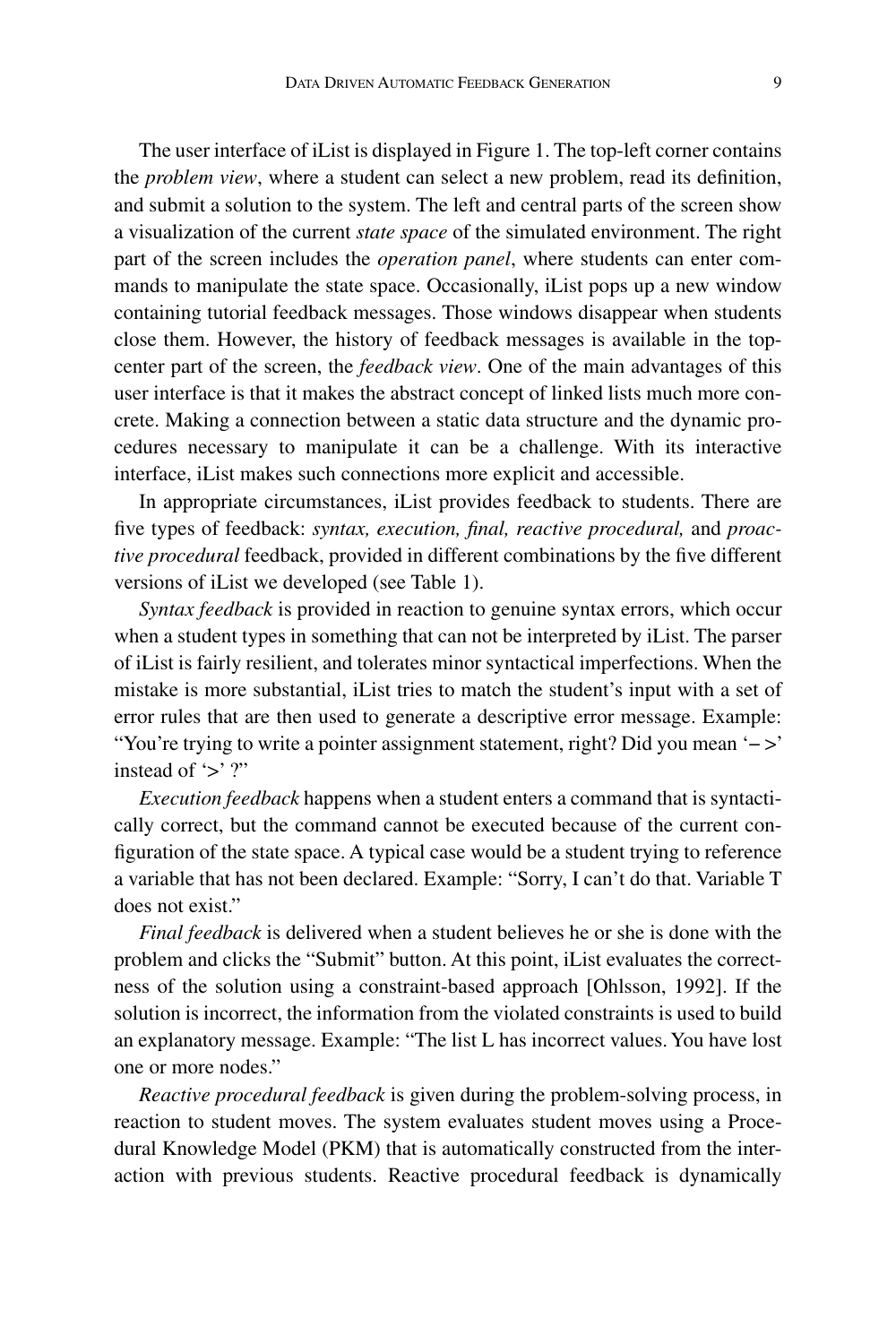generated by comparing the state spaces before and after a student's move, and explaining the effects of that move to the student. Reactive procedural feedback can be used to correct a student's mistake (*negative* feedback) or to reinforce the understanding of correct moves (*positive* feedback). Example: "Mmmhh … Probably you can't go very far from here … Node 2 was pointing to node 1, now it points to node 3. Node 1 was being targeted by node 2 but now it is abandoned."

*Proactive procedural feedback* is also given during the problem-solving process, but instead of reactively responding to students' past actions, iList tries to anticipate the future moves of a student, and possibly initiates a tutorial interaction with the student. An example of this rather sophisticated interaction is reported later.

*Reactive* and *Proactive* feedback are clearly the more sophisticated kinds of feedback iList can provide. In part, they are motivated by our analysis of humanhuman tutorial interactions in the introductory CS domain. For example, whereas many ITSs provide reactive negative feedback when a student makes a mistake, far fewer provide positive feedback; in our study of the human-human tutoring dialogues, we found that positive feedback did correlate with students' learning [Fossati et al., 2009b, Chen et al., 2011]. However, the pedagogical strategies we uncovered do not specify the conditions that trigger this kind of feedback to the level of detail required by a computational implementation. Specifically, to generate this kind of feedback, we need to be able to computationally evaluate the *goodness* of a student move and the level of *uncertainty* of the student in making that move. Both factors can be quantitatively estimated from the PKM which we developed by mining the interactions of the students with iList itself.

## **3 STUDENT TRACKING**

#### **3.1 Procedural knowledge model**

Traditional model tracing techniques would allow us to determine goodness of a state and assess the student's uncertainty. However, the process of manually encoding procedural models for each problem is expensive, time consuming, and rigid. Additionally, problems in the linked list domain allow a great degree of flexibility, as many different paths can lead to a successful solution. Anticipating all the possible correct and incorrect paths and manually encoding them into the system would be almost impossible. Following [Merceron and Yacef, 2005, Barnes and Stamper, 2008, Carlson et al., 2013, Kinnebrew et al., 2013], we applied a machine learning approach to automatically generate a useful model from the past interactions of students with iList. The core of our model is a probabilistic graph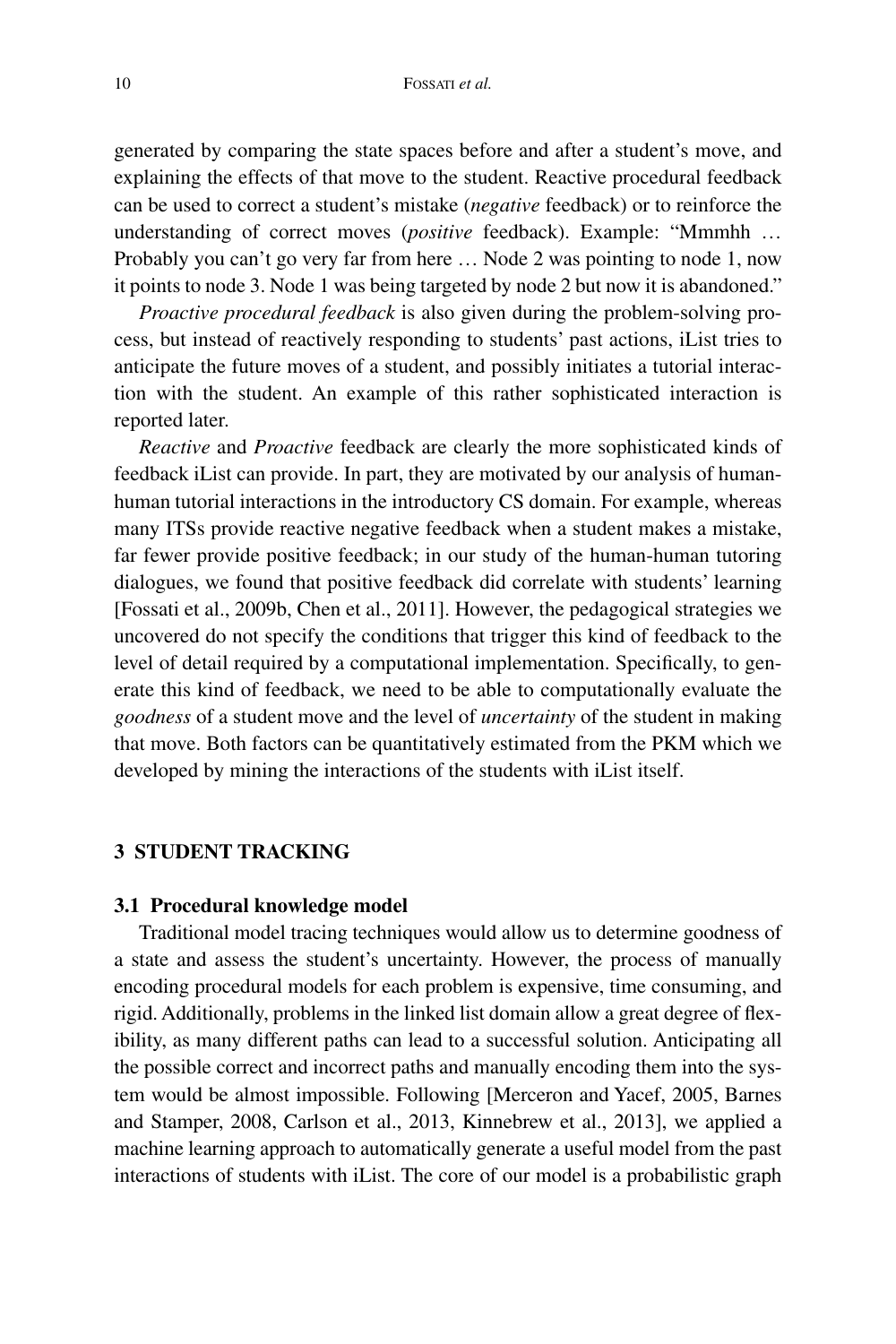equivalent to a Markov Chain. Its main components are *states* and *actions*. A state is a snapshot of iList's virtual machine, which includes the simulated linked lists. The model is represented with a *simple directed graph* with two types of vertices, *state vertices* and *action vertices*, and the constraint that a state vertex can point only to action vertices, and that an action vertex must point to exactly one state vertex. The set of actions in the graph is associated with a probability mass function. So, each action is associated with the probability that a student will take that action.

Figure 2 shows an example of graph for problem 1, generated from only one student session for reading clarity. "Undo," "redo," and "restart" operations are not represented in this graph. In reality, the model is generated from the interactions of the students with the first two versions of iList, and the size of training data and resulting models are as shown in Table 2.

The algorithm to build the graph works as follows. First, iList scans and executes the student actions recorded in past log files. For each action, a new state is generated. If the new state can be matched to a state already present in the graph, the frequency of the pre-existing state is updated; otherwise, the new state is added to the graph. A similar procedure is performed for actions. Then, iList checks if a newly added state is a correct solution for the current problem. In that case, the state is connected to a special "success" node. Each state gets also annotated with statistics about the time students took to exit from that state.

The matching process for states and actions is not trivial. We wanted iList to be able to match semantically equivalent state spaces. A state space in iList is also represented with a properly annotated graph. Matching is performed by looking for isomorphism relations between two states. If more than one isomorphism relation is found, iList looks back at the matching history to disambiguate and choose the appropriate one.

Finally, after the construction of the graph is completed, the entire graph is traversed and two important quantities are computed. The frequencies associated to states and actions are converted into probabilities using maximum likelihood estimation. These probabilities are stored in the edges of the graph. Then, iList computes a *goodness* value (*g*) for each state of the graph. The *g* value represents a lower bound on the probability that a student traversing that state will eventually reach a correct solution. It is calculated by summing the log-probabilities of the *k* most likely paths (with *k* empirically set to 10) from the current state to the special "success" node to which all the correct states are linked. This computation can be done efficiently with a variation of the traditional Bellman-Ford algorithm, a label correcting algorithm that computes shortest paths in weighted directed graphs. The algorithm is implemented in the JGraphT library [Naveh and Sichi, 2003].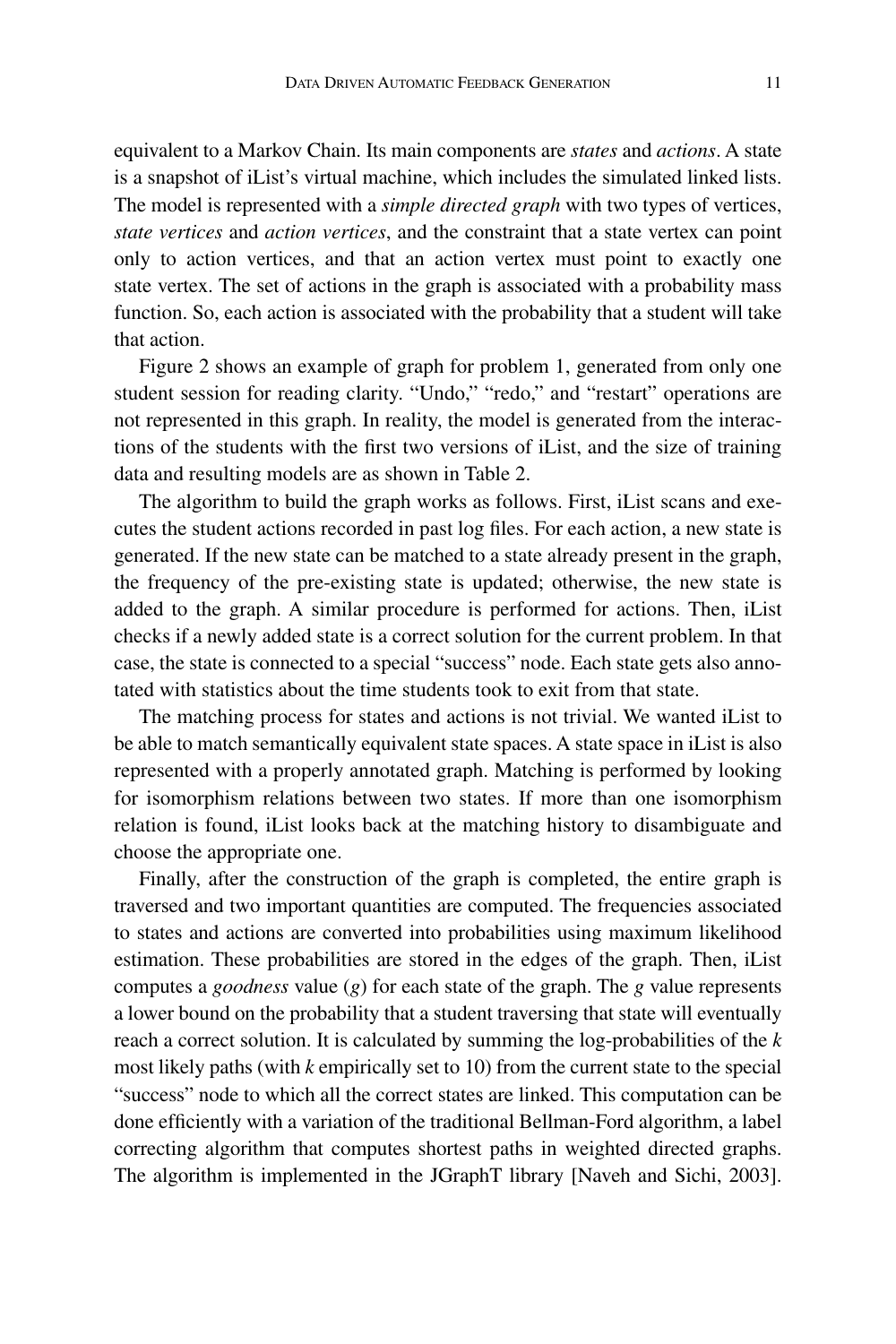

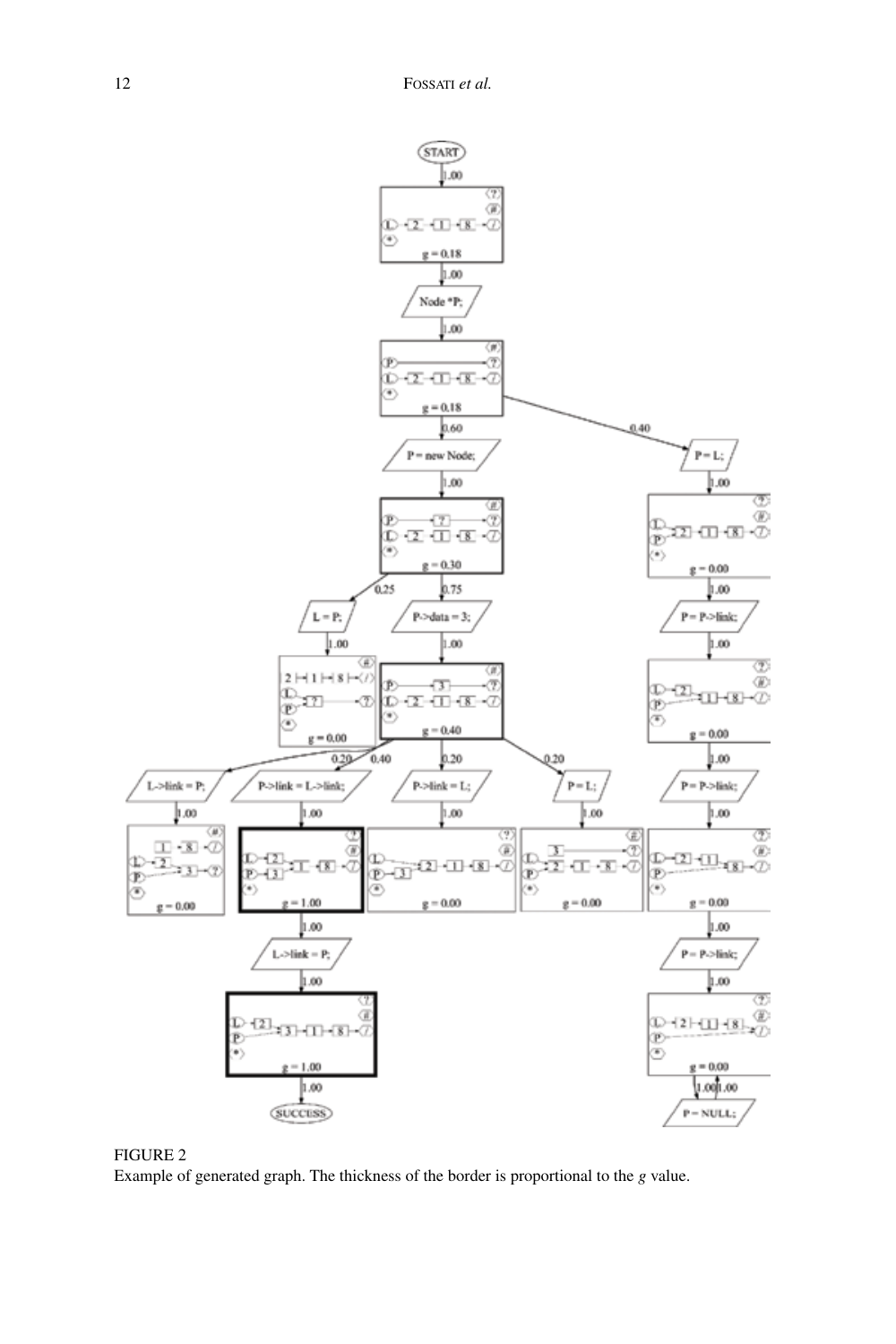| <b>Training dataset</b>          | <b>Problem</b> | Dataset size    |         | Model size         |                     |  |  |
|----------------------------------|----------------|-----------------|---------|--------------------|---------------------|--|--|
|                                  |                | <b>Sessions</b> | Actions | <b>State nodes</b> | <b>Action nodes</b> |  |  |
| $\overline{1}$ iList-1 + iList-2 | Problem 1      | 149             | 1360    | 272                | 353                 |  |  |
|                                  | Problem 2      | 155             | 2688    | 742                | 960                 |  |  |
|                                  | Problem 3      | 136             | 1165    | 269                | 356                 |  |  |
|                                  | Problem 4      | 89              | 1078    | 356                | 467                 |  |  |
|                                  | Problem 5      | 65              | 758     | 240                | 290                 |  |  |

TABLE 2 Size of the Procedural Knowledge Models for different problems

Additionally, iList computes and stores the *criticality* (*c*) of each node. The criticality of a node is the probability that a student will get into a "hopeless" state (a state with  $g = 0$ ) at the next step from the current node. It is calculated by counting the number of direct transitions from the current state to those states with  $g = 0$ , then dividing it by the total number of transitions from the current state.

At run-time, when a new student comes in, his/her actions are matched against the graph. The comparison between the student's behavior and the model allows iList to make inferences and generate feedback, using the strategies we discuss in section 4.

## **3.2 Learning curve of the model**

For the model to be useful in practice it is important that a high percentage of the actions of new students can be matched to the model. The main hypothesis behind the model is that even though the state space of the graph is potentially infinite, only a relatively small number of states can represent most students' actions. We calculated the learning curve of our models by training them incrementally and counting the percentage of matched states as each session is added to the model. We repeated the procedure 10000 times randomly shuffling the dataset each time, and averaged the resulting curves.

Figure 3 shows the learning curves for all the problems. In these experiments the maximum standard error of the mean is 0.003, which is too small to be plotted on the figure. Notice that the models can be learned quickly. For problem 1, the 80% match level is reached after just 3 training sessions; the 85% match level after 9 session; and more than 90% of the states can be matched after 30 sessions. For the other problems the learning rate is slower, with problem 4 being the slowest. For problem 4, the 80% match level reached after 64 training sessions; the 85% match level after 127 session; and the 90% level is never reached with the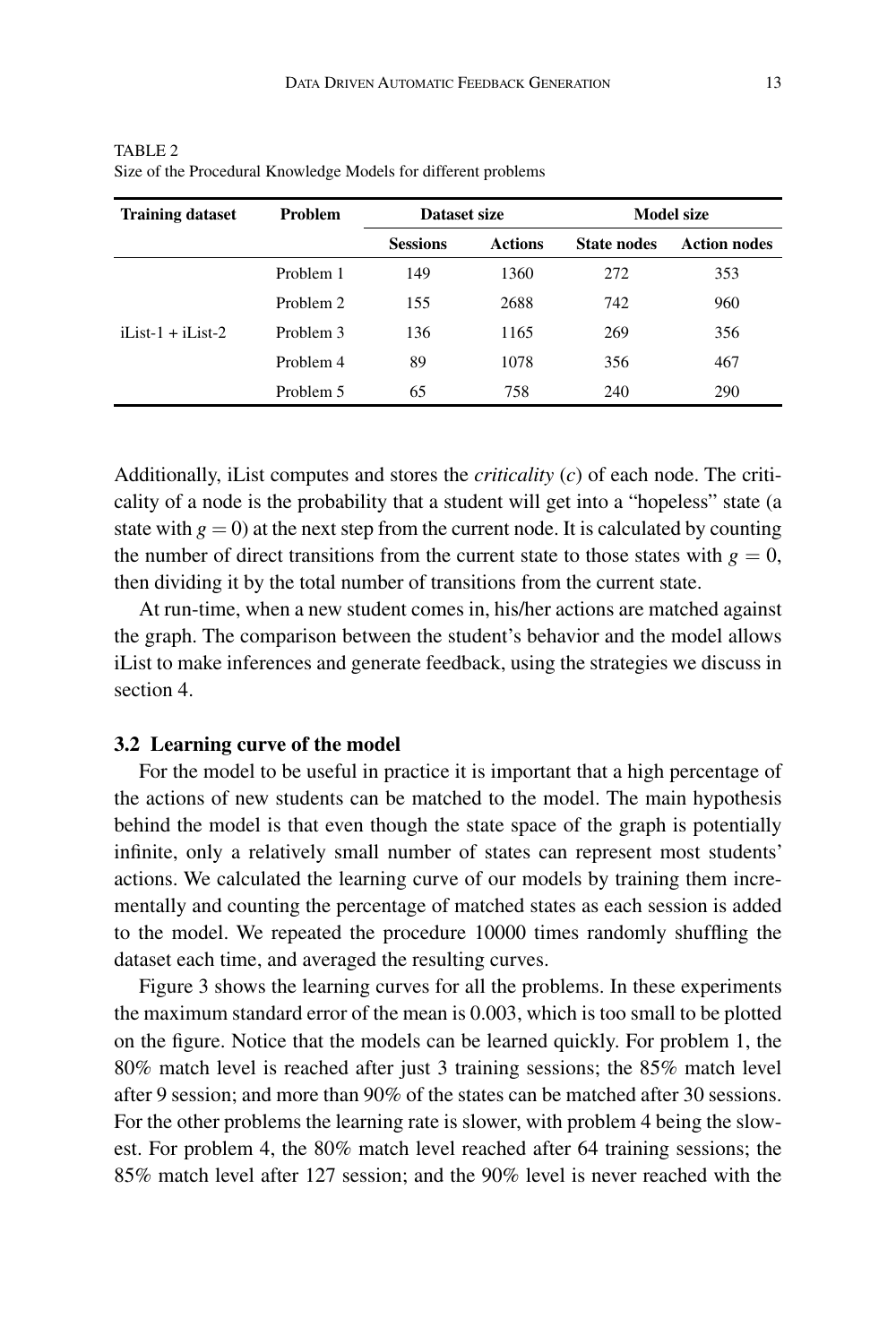

Figure 3 Learning curve of the procedural knowledge model.

available data. Notice that the lines of problem 4 and 5 are shorter, because fewer students worked on these problems in our past iList trials (see Figure 2). We believe that the steepness of the learning curve depends on the complexity of a problem. On easier problems, students make fewer "creative" moves than they do on more difficult ones. This leads to more predictable actions and consequently a faster learning of the model.

# **4 REACTIVE AND PROACTIVE FEEDBACK GENERATION**

## **4.1 Reactive procedural feedback**

In a tutoring context, reactive feedback is given in response to student actions that were not explicitly prompted by the tutor. In an exploratory environment like iList this is the dominant case, as students are working on solving problems on their own. iList evaluates a student's move on two main factors: the *goodness* of the move, that we just discussed, and the level of *uncertainty* of the student in making that move.

Student's uncertainty is estimated by monitoring the time taken by the student to make the move, and the student's "undo behavior." If the time taken by the student is more than a standard deviation greater than the average time spent by past students at that same point, plus a correction factor based on a student's personal history, then the student is considered uncertain. Also, if the student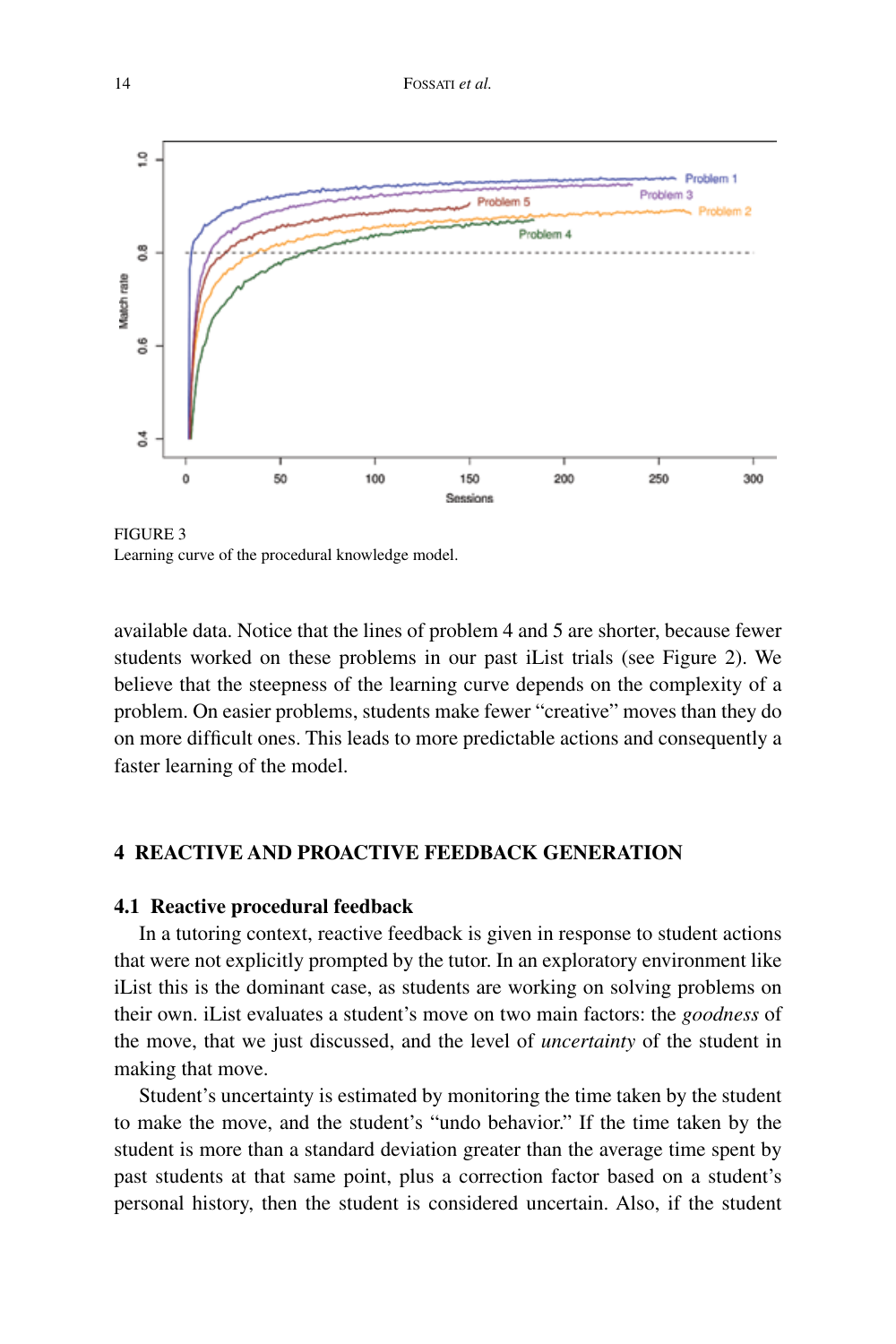performed an "undo," "redo," or "restart" operation at that point in the past, he/ she is considered uncertain there.

More specifically, the feedback generation algorithm works as follows. If the student just got into a "hopeless" state, i.e., a state from which the estimated probability of success is zero, then a *negative feedback* message is generated, to help the student get unstuck. If the student has made a good move, i.e., has improved his/her probability of reaching a correct solution, and the student showed uncertainty, then a *positive feedback* message is provided. The rationale is that a student could have performed a correct but tentative move. In this situation, positive feedback can help consolidate correct knowledge that the student has not fully acquired yet. Moreover, it has been shown that human tutors may regulate their feedback according to student uncertainty [Forbes-Riley and Litman, 2008].

Reactive feedback has two main components. The first part is a content-free sentence expressing the goodness of the student's move, such as "Mmmhh ... Probably you can't go very far from here" (negative feedback) and "Good move!" (positive feedback). This is followed by a summarization of the effects of that move on the problem state space, for example "Node 2 was pointing to node 1, now it points to node 3. Node 1 was being targeted by node 2 but now it is abandoned." This explanation is dynamically generated comparing the previous state with the current state, then reporting the differences between those states. The facts to be communicated are chosen using a set of rules. Finally, the surface realization is performed using the SimpleNLG library [Reiter, 2007].

#### **4.2 Proactive procedural feedback**

Sometimes, providing feedback after a student made a move is too late. As we saw in our study of human tutoring [Di Eugenio et al., 2009, Chen et al., 2011], tutors often proactively anticipate the next student move and intervene with guidance to steer them in the right direction. Sometimes, tutors explicitly tell students what to do (direct procedural instruction), other times they try to elicit the right move from the student using more subtle strategies, such as a hint "hidden" within a question or prompt.

In the strategy implemented in iList, we decided to combine elements of direct procedural instruction hidden in a tutor-student interaction which includes the following elements:

- 1. A question from the tutor. It is composed of three parts:
	- 1. a statement of the goal to be achieved by the following move;
	- 2. the explicit question about how to accomplish that goal;
	- 3. a set of up to four choices, which includes the correct answer and some of the most frequent incorrect answers given by students.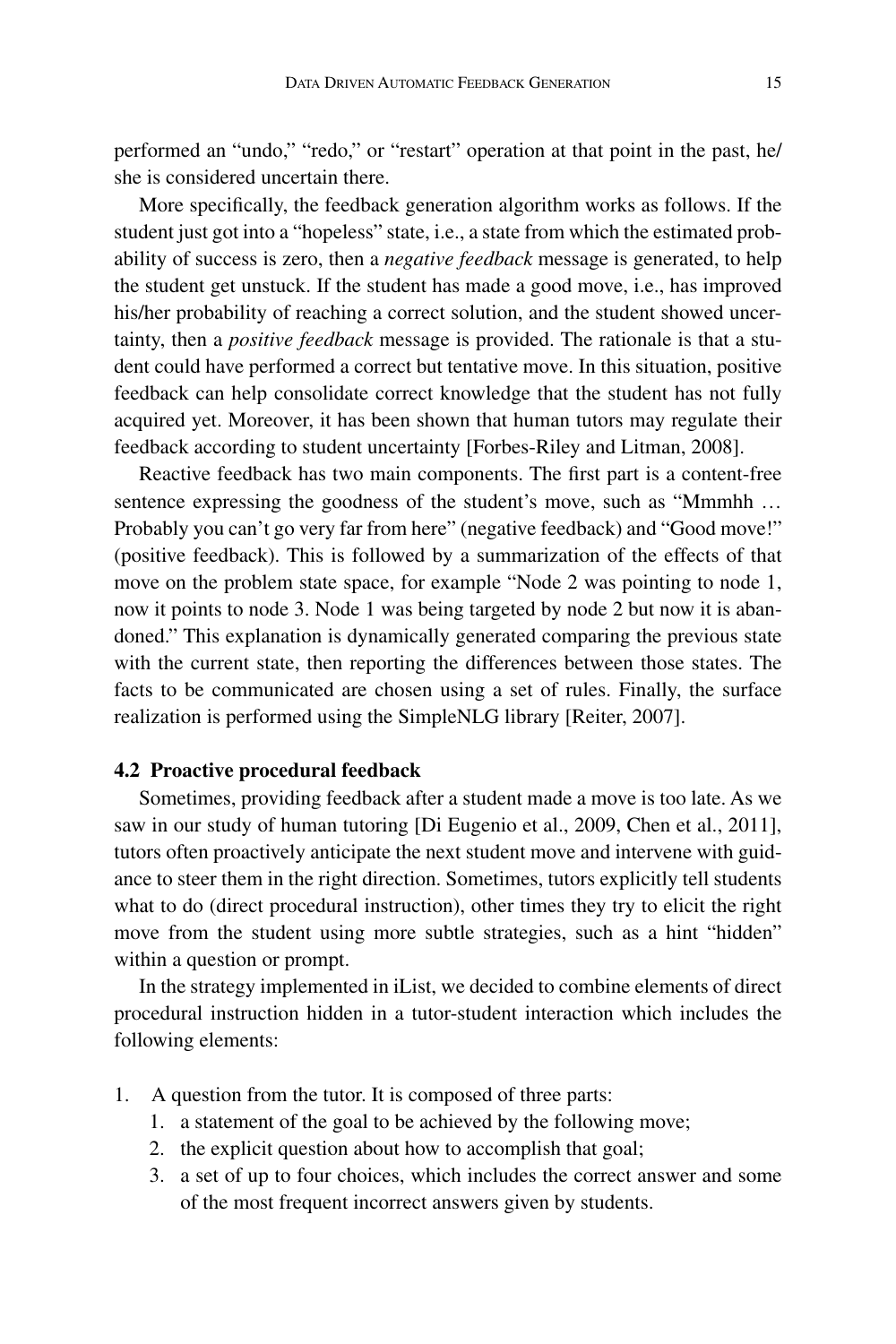Example: "Let's see what we can do now … Pointer T is pointing to node 5, we want it to point to null. How would you do that? (1)  $T = NULL$ ; (2) delete T;"

- 2. An answer from the student, given by clicking one of the given choices.
- 3. Feedback from the tutor. If the answer was right, the message is a positive statement such as "That sounds right! I suggest you try it now." If the answer was incorrect, the message points out the mistake and illustrates the consequences of that choice. Example: "Uhmm … This is probably not a good idea. Here is what will happen if you do what you suggested. You will delete the node that is pointed by pointer T and that contains 2. Variable T is now pointing to node 2, then it will point to garbage."

Once the interaction has started, the student must complete the three steps described above before he/she can continue working on the problem. To decide when to start this type of interaction, iList monitors the student's activity. If the situation is considered *critical* and enough time has elapsed since the last move, iList initiates the proactive interaction.

Remember that at each state iList estimates two useful quantities: *g* (goodness), the probability that the student will eventually reach a correct solution from the current state; and *c* (criticality), the probability that the student will make a fatal mistake at the following step. A necessary condition for a proactive interaction to be initiated is that  $g > 0$  and  $c > 0$ , which means that the current state is not hopeless but somewhat critical. The threshold value  $c = 0$  for criticality was determined experimentally, by simulating the effects of different threshold values on our training data.

The exact time to initiate a proactive interaction is also determined by the context. The amount of time is determined by four variables: mean and standard deviation of the time that previous students spent into the current state; the criticality of the current state, as defined above; and a measure of the correctness of the current student's behavior *B*, defined as a smoothed function of how often the student visits "good" or "bad" states (*n* is the current step, *n*−1 is the previous step, *g* is the goodness of the current state):

$$
B_n = \alpha x + (1 - \alpha) B_{n-1} \qquad \alpha = 0.5 \qquad x = \begin{cases} 0 & \text{if } g = 0 \\ 1 & \text{if } g > 0 \end{cases}
$$

The delay *T* after which the proactive interaction will start is determined by the following formula, where  $\mu_{T}$ ,  $\sigma_{T}$  are the mean and standard deviation of students' think time in the current state (i.e., the time students spent in that state before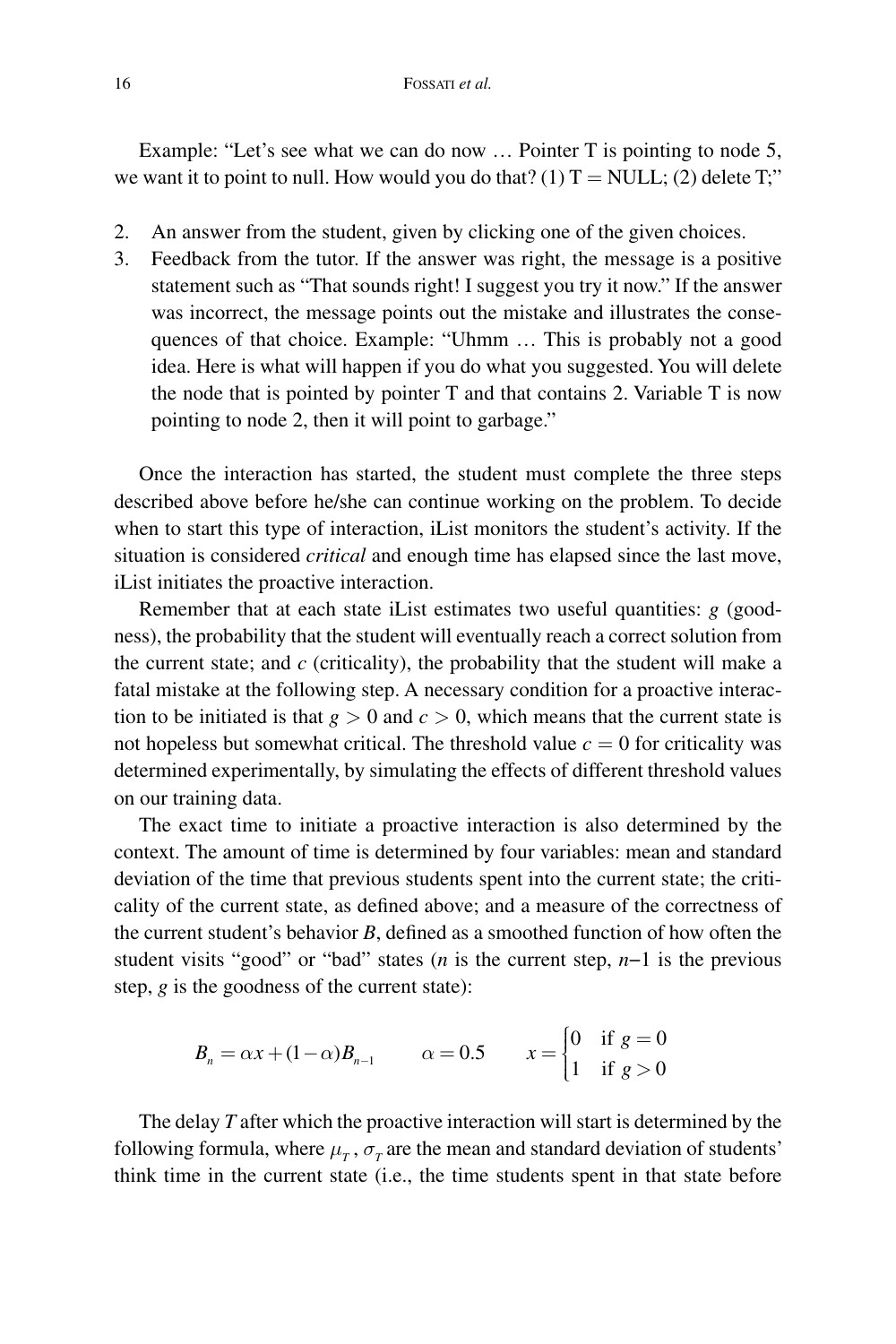moving on to the next); *B* is the behavior of the current student; *c* is the criticality of the current state:

$$
T = T_{min} + (T_{max} - T_{min})B(1 - c)
$$
  
\n
$$
T_{min} = \max(5, \mu_T - \sigma_T)
$$
  
\n
$$
T_{max} = \max(5, \mu_T + \sigma_T)
$$

Essentially, the above formula chooses a delay *T* between plus and minus a standard deviation from the mean student think time in the current state, modulated by the current student's behavior value *B*. If the student has a generally good behavior (*B* closer to 1), *T* will be longer; conversely *T* will be shorter if the student has a generally worse behavior (*B* closer to 0).

#### **5 EVALUATION**

In this section, we evaluate five versions of iList (Table 1). The first two versions (iList-1, iList-2) provide syntax, execution, and final feedback. iList-3 adds reactive procedural feedback. The two most advanced versions (iList-4 and iList-5) can also generate proactive procedural feedback. The only difference between iList-4 and iList-5 is a threshold value that caused iList-4 to generate very few proactive feedback episodes. We evaluate the systems on three studentcentered dimensions: *learning*, *satisfaction*, and *problem-solving behavior*.

#### **5.1 Student learning**

To measure student learning, all students took a test before and after their interaction with the system. We compared the 5 versions of iList with a control group of students that did not receive any form of instruction between the tests, and another group of students that interacted with a human tutor. The learning gain of the seven groups of students is reported in Table 3.

ANOVA revealed an overall significant difference among the seven groups  $(F (6, 319) = 3.04, P = .007)$ . Tukey post-hoc tests revealed significant differences only between the control group and the human tutored group ( $P = .004$ ), and between the control group and iList-5 ( $P = 0.021$ ). The point-to-point differences between the multiple versions of iList is not significant, but the progression of effect sizes indicates an overall positive performance trend. The performance of iList is comparable to human tutors.

## **5.2 Student satisfaction**

After working with iList, students filled in a survey to report their satisfaction with the system. The survey included seven 5-point Likert scaled questions, plus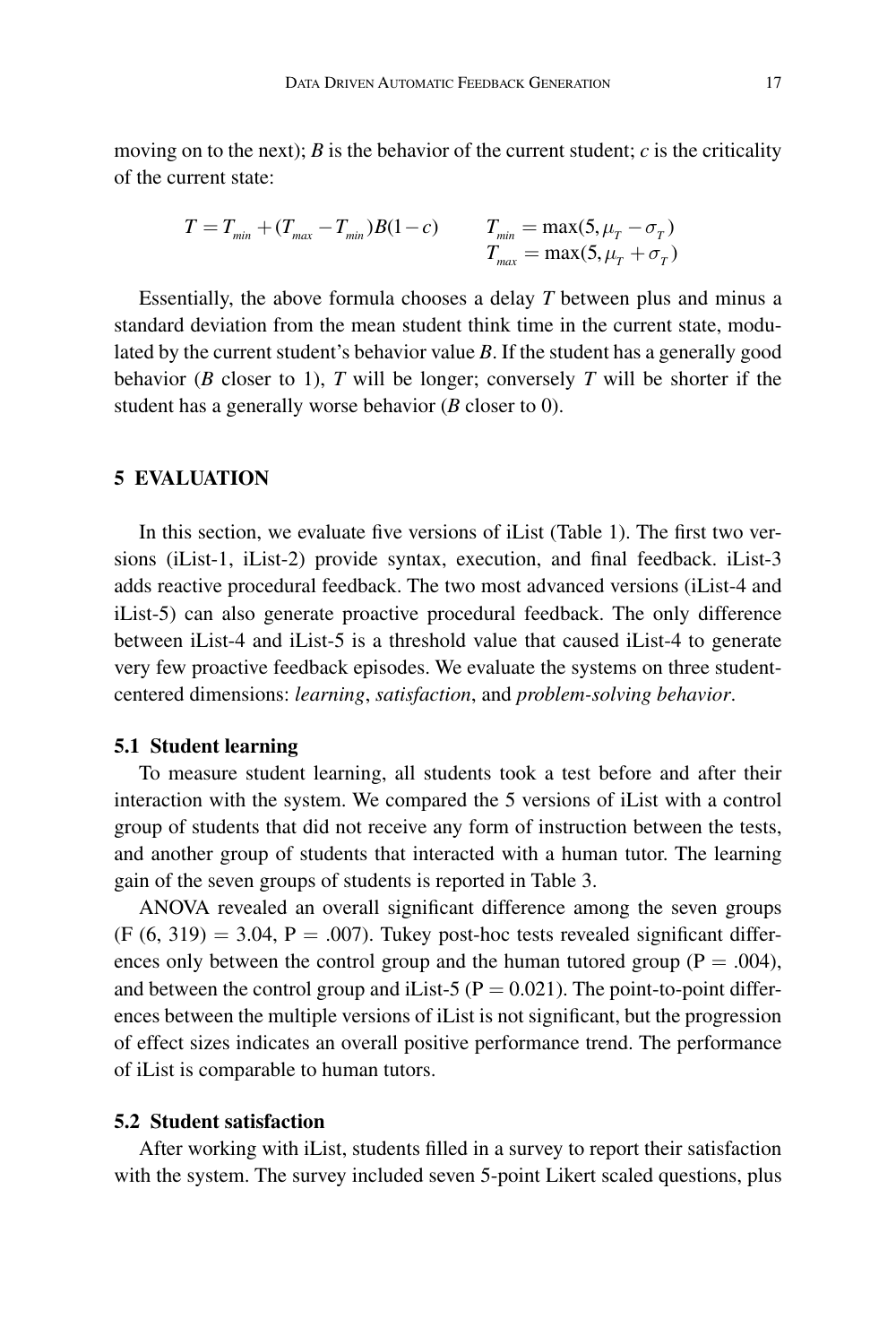| <b>Tutor</b> | N  | <b>Pre-test</b> |          | Post-test |          |       |          |
|--------------|----|-----------------|----------|-----------|----------|-------|----------|
|              |    | $\mu$           | $\sigma$ | $\mu$     | $\sigma$ | $\mu$ | $\sigma$ |
| None         | 53 | .34             | .22      | .35       | .23      | .01   | .15      |
| iList-1      | 61 | .41             | .23      | .49       | .27      | .08   | .14      |
| iList-2      | 56 | .31             | .17      | .41       | .23      | .10   | .17      |
| iList-3      | 19 | .53             | .29      | .65       | .26      | .12   | .24      |
| iList-4      | 53 | .53             | .24      | .63       | .22      | .10   | .16      |
| iList-5      | 30 | .37             | .24      | .51       | .26      | .14   | .17      |
| Human        | 54 | .40             | .26      | .54       | .26      | .14   | .25      |

| TABLE 3 |                                               |  |
|---------|-----------------------------------------------|--|
|         | Learning gain of students in seven conditions |  |

#### TABLE<sub>4</sub>

Survey, scaled questions ( $1 = No$  to  $5 = Yes$ )

| <b>Ouestion</b>                                                   |       | iList-1  |       | iList-2       |                           | iList-3       |       | iList-4  |       | iList-5  |  |
|-------------------------------------------------------------------|-------|----------|-------|---------------|---------------------------|---------------|-------|----------|-------|----------|--|
|                                                                   | $\mu$ | $\sigma$ | $\mu$ | $\sigma$      | $\mu$                     | $\sigma$      | $\mu$ | $\sigma$ | $\mu$ | $\sigma$ |  |
| 1. Do you feel that iList helped you<br>learn about linked lists? | 2.9   | 1.1      | 2.9   | 1.1           | 3.2                       | 1.4           | 3.3   | 1.4      | 3.9   | 1.2      |  |
| 2. Do you feel that working with<br>iList was interesting?        | 4.0   | 1.1      | 3.8   | 1.1           | 3.3                       | 1.3           | 3.8   | 1.2      | 4.0   | 1.2      |  |
| 3. Did you read the verbal feedback<br>the system provided?       | 4.1   | 1.1      | 4.1   | $1.0^{\circ}$ | 3.5                       | 1.5           | 4.3   | 1.1      | 4.6   | 0.8      |  |
| 4. Did you have any difficulty<br>understanding the feedback?     | 2.8   | $1.5 -$  | 2.9   |               | $1.2 \quad 3.5 \quad 1.2$ |               | 2.9   | 1.4      | 3.4   | 1.3      |  |
| 5. Did you find the feedback useful?                              | 2.6   | 1.2      | 3.0   | 1.0           | 2.8                       | 1.4           | 3.4   | 1.1      | 3.4   | 1.2      |  |
| 6. Did you ever find the feedback<br>misleading?                  | 2.3   | 1.3      | 2.4   | 1.1           | 3.2                       | 1.4           | 2.8   | 1.4      | 3.2   | 1.3      |  |
| 7. Did you find the feedback<br>repetitive?                       | 3.8   | 1.2      | 3.1   | 1.1           | 4.2                       | $1.0^{\circ}$ | 3.2   | 1.4      | 3.2   | 1.3      |  |

an open ended question asking for general comments on the system. Each individual student saw only one version of the system. Mean and standard deviation of the numeric answers are reported in Table 4.

Overall, students liked the system, especially the latest versions, which they considered more helpful (question 1, ANOVA:  $F(4, 209) = 4.44$ ,  $P = .002$ ; Tukey: iList-5 > iList1,  $P = .003$ ; iList-5 > iList-2,  $P = .001$ ). Interestingly, they found the feedback of the newer versions of iList more useful (question 5, ANOVA: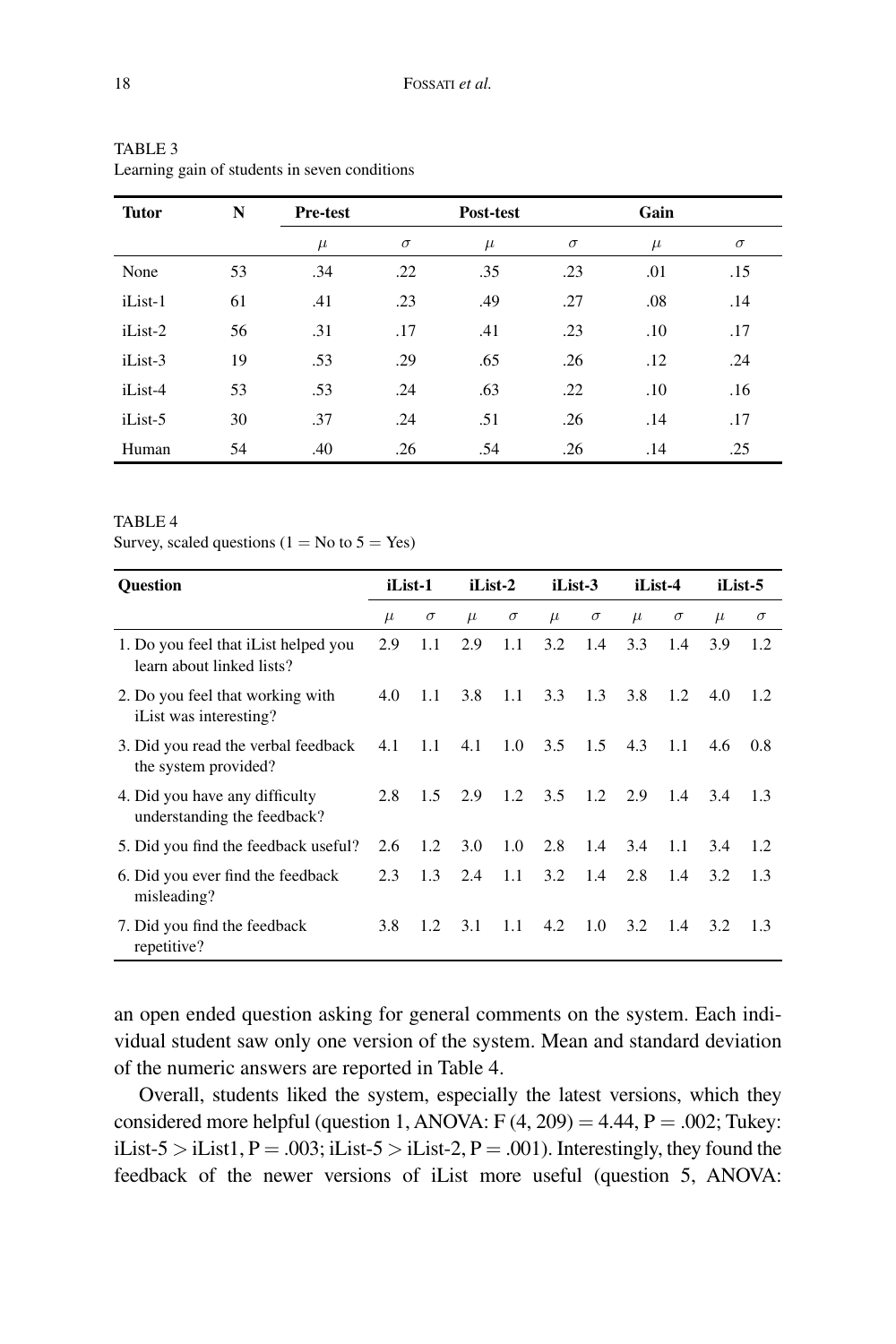$F(4, 209) = 4.46$ ,  $P = .002$ ; Tukey: iList-4 > iList-1,  $P = .004$ ; iList-5 > iList-1,  $P = .01$ ) but sometimes misleading (question 6, ANOVA: F (4, 209) = 4.27,  $P = .002$ ; Tukey: iList-3 > iList-1, P = .097, marginally significant; iList-5 > iList-1,  $P = .01$ ; iList-5 > iList-2,  $P = .02$ ). It is not clear why the feedback may be considered misleading, as iList does not communicate incorrect information. A confusing factor may be that the meaning of the scale is reversed (lower values are better) for that question. Retrospectively we should have rephrased the survey to make the scale consistent. From question 7 (feedback repetitiveness, ANOVA: F (4,  $209$  = 5.33, P = .0004), the feedback of the old iList-1 is considered more repetitive that that of iList-2 (Tukey:  $P = .01$ ) and iList-4 ( $P = .04$ ); the feedback of iList-3 is more repetitive than that of iList-2 ( $P = .008$ ), iList-4 ( $P = .02$ ), and iList-5 (P = .06, marginally significant). From question 3 (ANOVA: F  $(4, 209)$  = 3.56,  $P = .008$ ), students reported to have read the feedback of iList-3 less than that of iList-4 (Tukey:  $P = .04$ ) and iList-5 ( $P = .006$ ). The user satisfaction scores dropped in iList-3, most likely due to a severe crash of the lab's network that forced them to repeat the experiment on a different day. This accident shows how the acceptance of a tutoring system can be affected by external factors, which is a concern when migrating from a controlled experimental setting to the real world.

Linear regression showed significant correlations between some of the questions and learning gain. In particular, there is a positive correlation between question 1 (system helpfulness) and learning (R  $2 = .08$ ,  $\beta = .29$ , F (1, 210) = 18.7, P<.001); a positive correlation between question 5 (feedback usefulness) and learning (R 2 = .02,  $\beta$  = .15, F (1, 210) = 4.94, P = .027); and a negative correlation between question 7 (feedback repetitiveness) and learning  $(R \t2 = .05,$  $\beta = -.23$ , F (1, 210) = 11.3, P<.001).

## **5.3 Student behavior**

We wanted to understand in more detail the features of the student-system interaction that mostly correlate with learning. The interaction of iList and the students was comprehensively logged. From the log files, we extracted several features and compared them using ANOVA and linear regression. We highlight the impact of *problem solving, path goodness*, and *positive versus negative feedback.*

### *Problem solving*

The problems included in iList's curriculum are of increasing difficulty, as can be seen from the success rate for each problem (Figure 4). ANOVA revealed overall significant differences among the five groups on the number of problems successfully solved by the students  $(F(4, 214) = 19.5, P \lt 0.001)$ . Tukey post-hoc test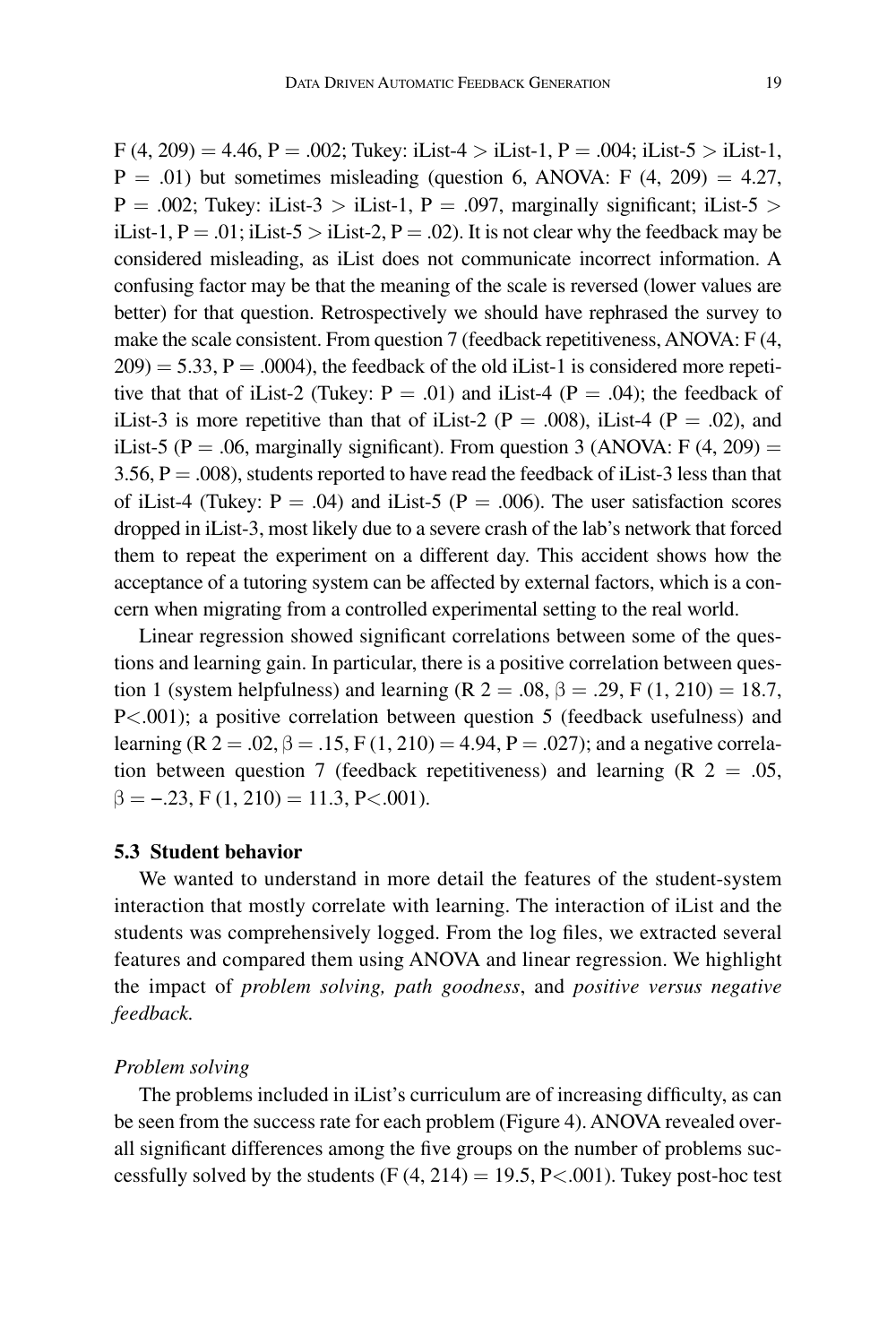

FIGURE 4 Success rates per problem, per system.

pointed out that all the pairs are significantly different  $(P<.05)$ , except iList-1/ iList-4 and iList-3/iList-5. The three groups that worked with a version of iList enhanced with procedural feedback (iList-3, iList-4, and iList-5) generally solved more problems. Linear regression showed a positive correlation between the number of problems solved and learning: generally, students that solved more problems also learned more ( $N = 219$ ,  $\beta = .31$ ,  $t = 4.73$ ,  $P < .001$ ,  $R$  2 = .09).

## *Path goodness*

Using the PKM, we can assess the goodness of entire student paths, defined as the average goodness of the states visited by a student while solving a problem. If procedural feedback has an effect, we would see an increase in the average path goodness from the first two versions of iList, which did not provide procedural feedback, and the latest three, which provided procedural feedback of varying degree. Indeed, we observed such an increase (for iList-1 and iList-2 combined, μ = .19, σ = .13; iList-3 + 4 + 5, μ = .31, σ = .11). ANOVA found overall significant differences (F  $(4, 214) = 19.1$ , P<.001). Tukey confirmed all the pairwise differences (P<.05), except iList-3/iList-5 and iList-4/iList-5 which are not significantly different, and iList-1/iList-4 which are marginally different ( $P = .089$ ). The difference between iList-1 and iList-2 was unexpected. Linear regression found significant positive correlation between path goodness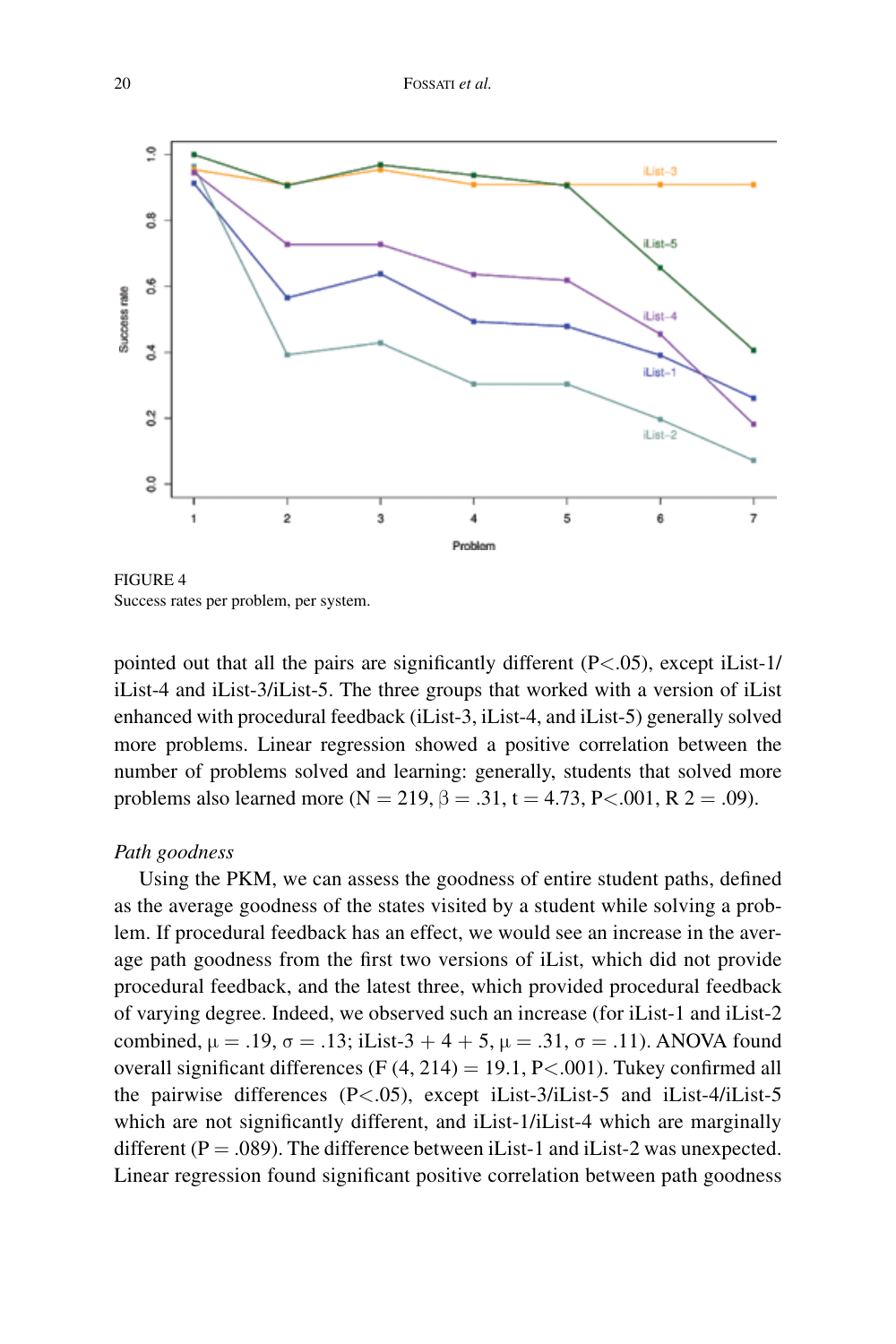and learning (N = 219,  $\beta = .28$ , t = 4.30, P < .001, R 2 = .08). This finding supports the validity of the PKM and the strategy of iList, which guides the students towards productive paths.

#### **5.4 Positive and negative feedback**

The PKM allows iList to provide more feedback, in particular positive feedback, in addition to the relatively more primitive syntax, execution, and final feedback (Table 1). This makes the latest three versions of iList able to cover more learning opportunities than the first two versions of the system. The different groups of students received significantly different amounts of feedback of every type (all the ANOVAs have overall P<.001, pairwise differences vary). Figure 5 illustrates the average number of different types of messages that are provided by the five versions of iList. Recall that iList-1 and iList-2 cannot provide reactive or proactive feedback of any sort, they only provide positive feedback as concerns having solved the problem (*final*), and negative feedback as concerns not having solved the problem (*final*), syntax and execution. This is why in Figure 5, negative feedback is grouped into two types: *syntax + execution*, and  $\beta$ *final + reactive + proactive*. As concerns negative feedback on syntax and execution, it progressively decreases from iList-1 to iList-4, but it increases back in iList-5. We do not have a convincing explanation for this finding: apparently the last group of students was more prone to syntax errors. As concerns the second type of negative feedback, we can see that it progressively increases from iList-1 to iList-5. The increase is due to increasingly generating more reactive and proactive negative



Figure 5 Number of feedback messages, grouped by type, in the 5 versions of the system.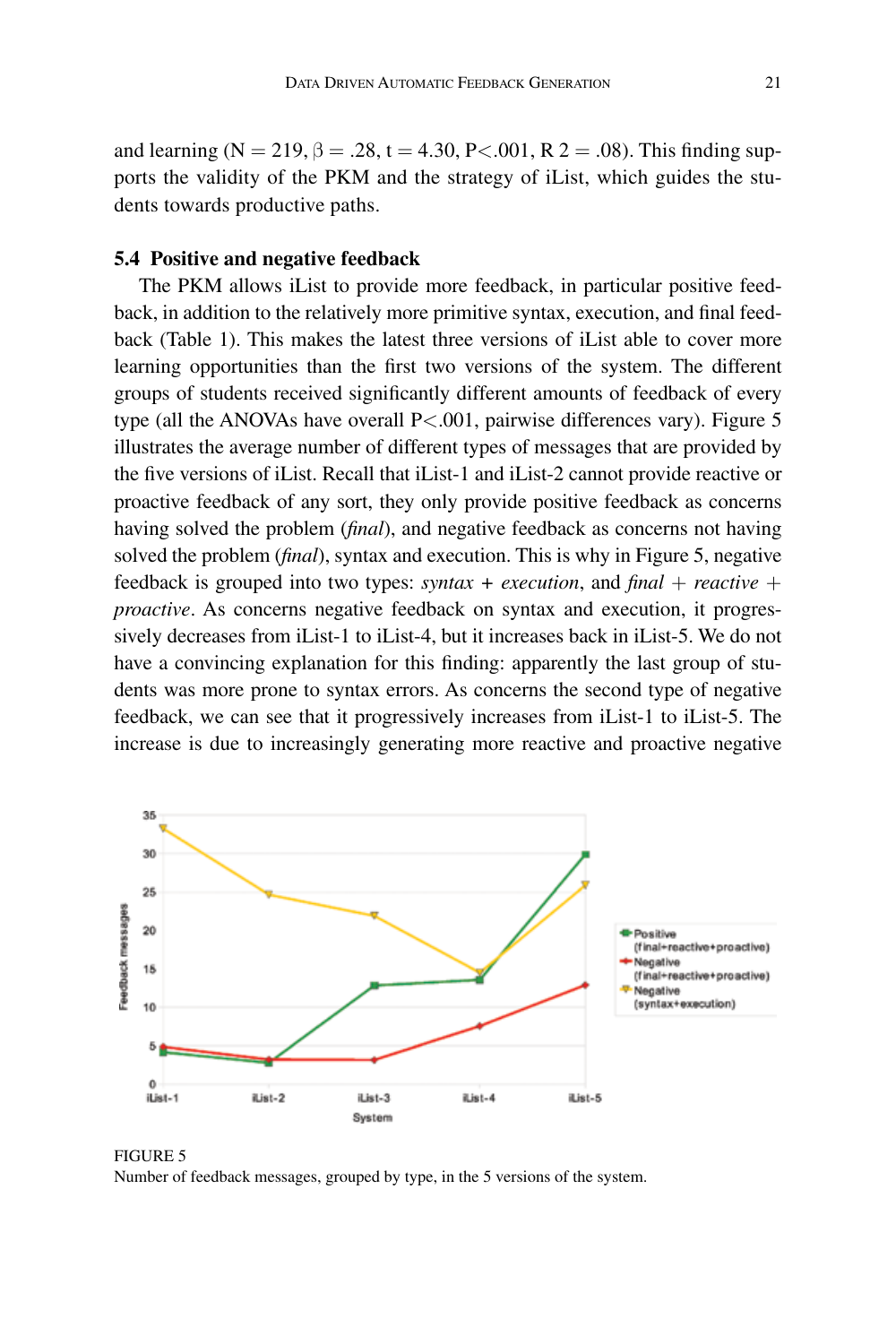feedback messages – recall that iList-3 does not generate proactive feedback, but it still generates fewer reactive negative feedback messages than iList-4 and iList-5 (please refer to [Fossati, 2009], specifically Table XIII, for further details). As concerns positive feedback, notice that the number of positive final feedback messages is basically constant across the five versions of iList, since it is almost equal to the number of problems solved by the students: usually a student receives only a single "good job, you have solved the problem" message before moving to the next problem. The amount of positive procedural (reactive + proactive) feedback increases remarkably in the most recent versions of the system. In iList-5, the ratio of positive procedural feedback over negative procedural feedback is approximately 2.5 to 1.

Hence, we have demonstrated that the last versions of iList (4 and 5) generate progressively more reactive and more proactive messages of both types. However, linear regression did not find any significant correlation between the number of feedback messages of various types and learning gain (excluding the positive final messages, because they are equivalent to the number of problems solved).

### **6 DISCUSSION AND CONCLUSIONS**

In this paper, we presented a study with several important contributions. Our iList tutoring system is among the first systems that tutor Computer Science data structures. The graphical interface of iList is designed to help bring an abstract and difficult concept like linked lists to a more concrete level. Moreover, iList brings together the static representations of lists to the procedures used to manipulate them. An innovative feature of iList is its PKM automatically extracted from previous interactions of students with the system. To date, iList is among the few systems that can build such a statistical model automatically (another relevant example is the logic proof tutor developed by Barnes and Stamper [Barnes and Stamper, 2007, Barnes and Stamper, 2008]) and is the first one that uses it to provide the kind of reactive and proactive procedural feedback described in this paper.

The evaluation of iList was conducted in a "real world" setting, where more than 200 students worked with the system in multiple classrooms. The results showed that iList-5 is as effective as human tutors in helping students learn; students liked working with the system and found it useful; and the procedural feedback automatically generated by the most advanced versions of iList effectively guides students towards the right solution paths. We also showed that these same versions of iList (4 and 5) generate progressively more reactive and more proactive messages, both positive and negative. A limitation of the evaluation study we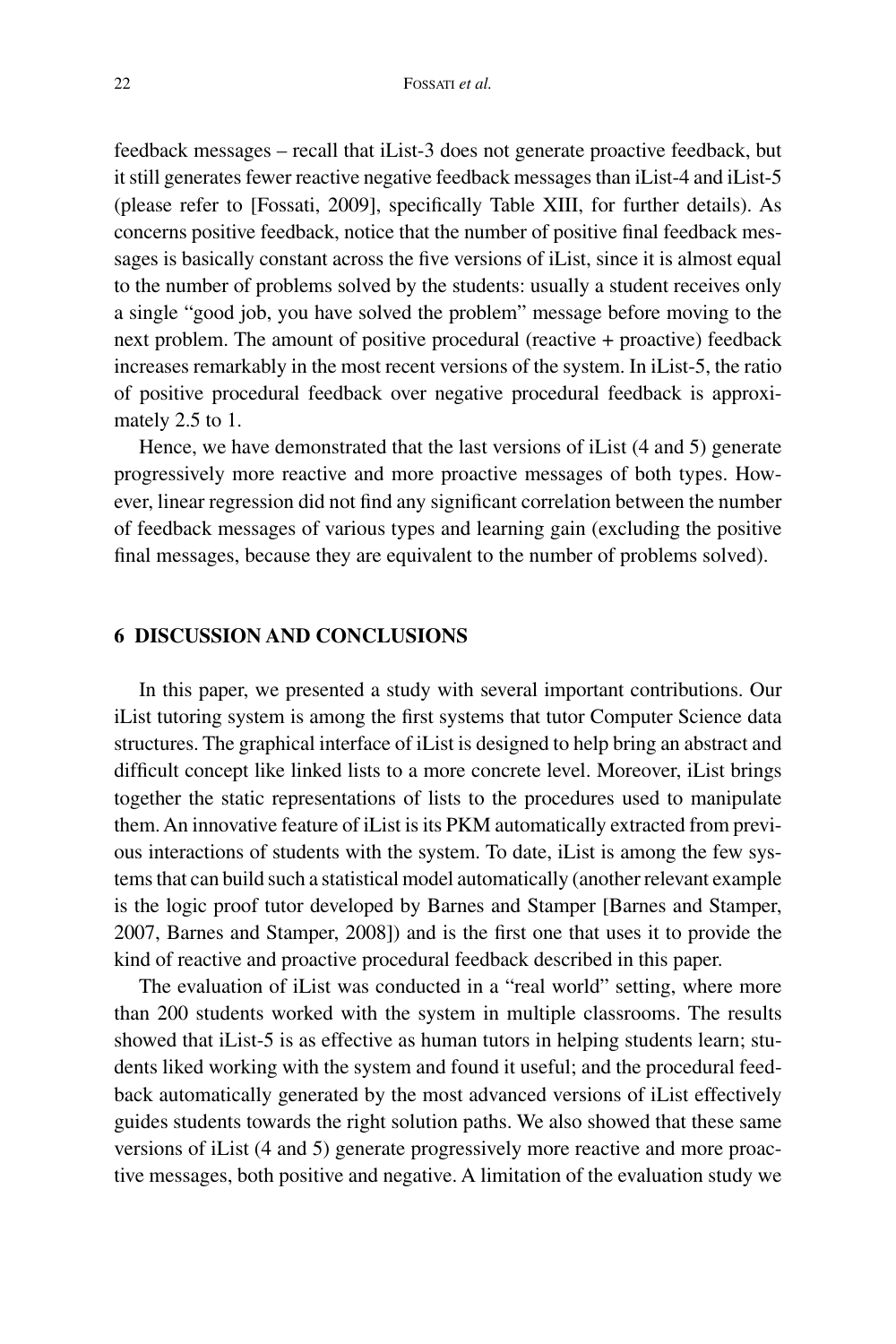conducted is its incremental nature. The study was conducted over several semesters across different institutions. Thus, it is difficult to factor out numerous confounding variables such as differences in student population. Future evaluations will be run in a way more conducive to controlling for such differences.

From an instructional perspective, our system initially relied mostly on students' exploration of its simulated environment. Such exploration was supposed to encourage knowledge construction, according to constructivist learning theories [Piaget, 1954]. However, more recent evidence suggested that minimally guided instruction does not work as well as expected [Kirschner et al., 2006], and students do benefit from some direct guidance from instructors or more experienced peers. In ITSs it is difficult to determine a good balance between exploration and direct guidance. For example, it has been shown that providing on-demand help can also have detrimental effects because it can encourage students to cheat [Baker et al., 2004]. In our experiments with iList we progressively increased the amount of guidance provided by the system, but we always kept the system in control of when to provide hints: no on-demand help was ever implemented. Our results show that this approach is effective. Of course more studies are needed to extend and generalize these findings to other systems and other domains.

The iList project is now completed, but our work on intelligent learning environment to support CS education is not over. iList is the starting point for ChiQat-Tutor, a new system that we recently started developing. ChiQat-Tutor will extend iList in several ways. First of all, ChiQat-Tutor will support additional data structures such as binary search trees and stacks, and algorithmic strategies such as recursion. ChiQat-Tutor will also use additional tutoring strategies such as worked-out examples and analogies. Similarly to iList, ChiQat-Tutor is inspired by findings from our corpus of human tutoring in Computer Science [Di Eugenio et al., 2013].

At this point, iList is a mature system to support learning linked lists. Since the time of the original study presented in this paper, iList has been used by hundreds more students in many different institutions around the world. The system is freely available on the web at *http://www. digitaltutor.net*. We encourage Computer Science instructors to try iList, use it with their students, and give us comments and advice on how to improve the system.

# **ACKNOWLEDGMENTS**

This work was supported by the Office of Naval Research (Awards N00014– 07–1–0040 and N00014–00–1–0640); the Graduate College of the University of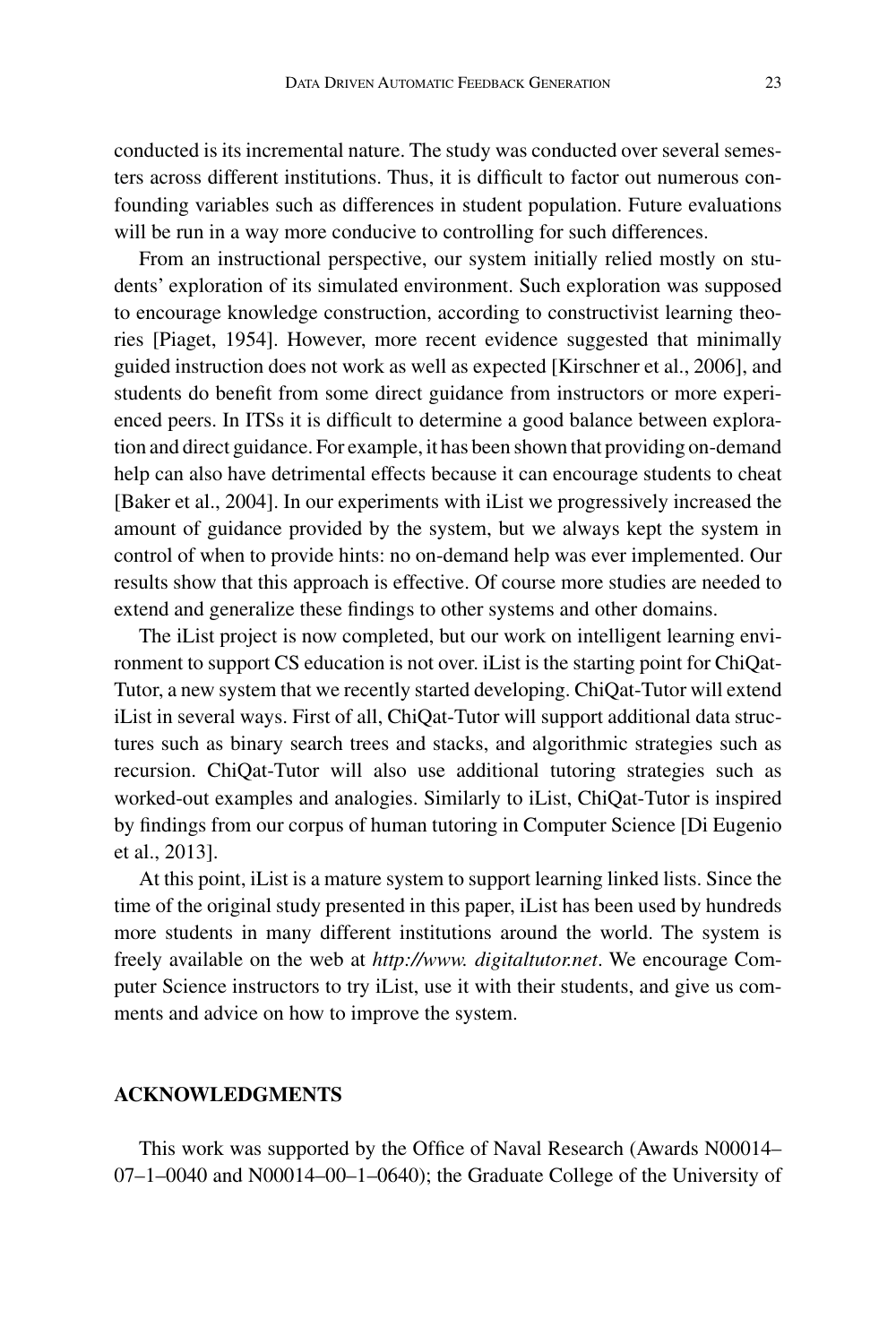Illinois at Chicago (Dean's Scholar Award 2008/2009); the National Science Foundation (Awards ALT–0536968 and IIS–0133123); and the Computing Research Association (Computing Innovation Fellowship CIF–186). Current work on ChiQat-Tutor is supported by the Qatar National Research Fund (Award NPRP 5–939–1–115).

# **HIGHLIGHTS**

- Feedback mechanisms to students: generation and evaluation of multiple forms of feedback.
- Novel educational data mining applications: automatic generation of procedural knowledge models.
- Practical tools for instructors: an intelligent tutoring system for computer science education.

# **REFERENCES**

- [Anderson et al., 1995] Anderson, J. R., Corbett, A. T., Koedinger, K. R., and Pelletier, R. (1995). Cognitive tutors: Lessons learned. The Journal of the Learning Sciences, 4(2): 167–207.
- [Baker et al., 2004] Baker, R. S., Corbett, A. T., Koedinger, K. R., and Wagner, A. Z. (2004). Off-task behavior in the cognitive tutor classroom: When students "game the system". In ACM CHI 2004: Computer-Human Interaction, pages 383–390.
- [Barnes and Stamper, 2007] Barnes, T. and Stamper, J. C. (2007). Toward the extraction of production rules for solving logic proofs. In AIED07, 13th International Conference on Artificial Intelligence in Education, Educational Data Mining Workshop, pages 11–20, Marina Del Rey, CA.
- [Barnes and Stamper, 2008] Barnes, T. and Stamper, J. C. (2008). Toward automatic hint generation for logic proof tutoring using historical student data. In ITS 2008, The 9th International Conference on Intelligent Tutoring Systems, pages 373–382, Montreal, Canada.
- [Barrow et al., 2008] Barrow, D., Mitrovic, A., Ohlsson, S., and Grimley, M. (2008). Assessing the impact of positive feedback in constraint-based tutors. In ITS 2008, The 9th International Conference on Intelligent Tutoring Systems, Montreal, Canada.
- [Bloom, 1984] Bloom, B. S. (1984). The 2 sigma problem: The search for methods of group instruction as effective as one-to-one tutoring. Educational Researcher, 13: 4–16.
- [Carlson et al., 2013] Carlson, R., Genin, K., Rau, M., and Scheines, R. (2013). Student Profiling from Tutoring System Log Data: When do Multiple Graphical Representations Matter? In The 6th International Conference on Educational Data Mining, Memphis, TN.
- [Chen et al., 2011] Chen, L., Di Eugenio, B., Fossati, D., Ohlsson, S., and Cosejo, D. (2011). Exploring effective dialogue act sequences in one-on-one computer science tutoring dialogues. In ACL-HLT 2011, 49th Annual Meeting of the Association for Computational Linguistics, Workshop on Innovative Use of NLP for Building Educational Applications, Portland, OR.
- [Chi et al., 2011] Chi, M., VanLehn, K., Litman, D., and Jordan, P. (2011). Empirically evaluating the application of reinforcement learning to the induction of effective and adaptive pedagogical strategies. User Modeling and User-Adapted Interaction, 21(1-2): 137–180.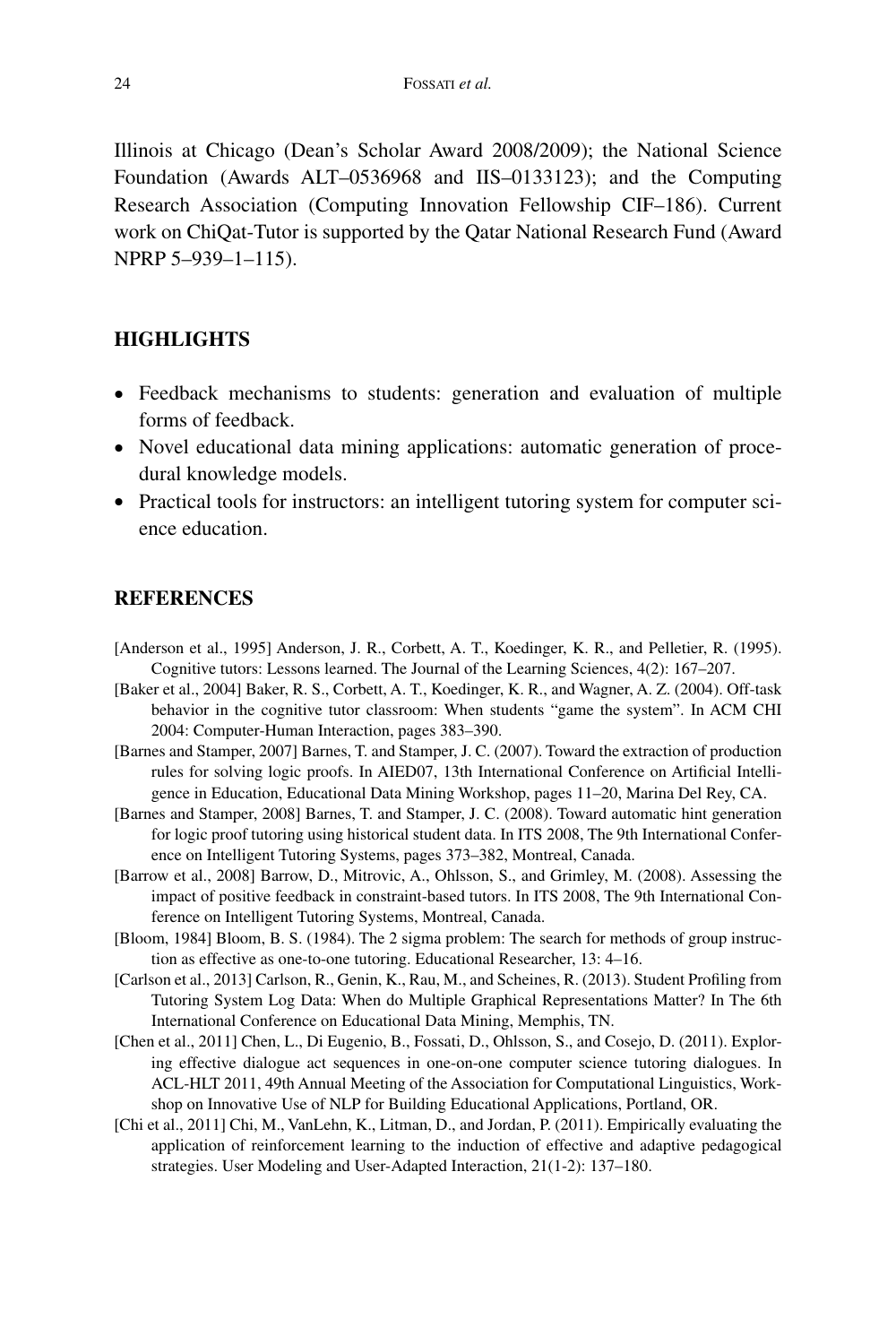- [Chi et al., 2001] Chi, M. T., Siler, S. A., Jeong, H., Yamauchi, T., and Hausmann, R. G. (2001). Learning from human tutoring. Cognitive Science, 25: 471–533.
- [Chi, 2009] Chi, M. T. H. (2009). Active-constructive-interactive: A conceptual framework for differentiatinglearning activities. Topics in Cognitive Science, 1: 73–105.
- [Di Eugenio et al., 2013] Di Eugenio, B., Chen, L., Green, N., Fossati, D., and AlZoubi, O. (2013). Worked out examples in computer science tutoring. In AIED 2013, 16th International Conference on Artificial Intelligence in Education, Memphis, TN. Short paper.
- [Di Eugenio et al., 2008] Di Eugenio, B., Fossati, D., Haller, S., Yu, D., and Glass, M. (2008). Be brief, and they shall learn: Generating concise language feedback for a computer tutor. International Journal of AI in Education, 18(4): 317–345.
- [Di Eugenio et al., 2009] Di Eugenio, B., Fossati, D., Ohlsson, S., and Cosejo, D. (2009). Towards explaining effective tutorial dialogues. In CogSci 2009, The Annual Meeting of the Cognitive Science Society, Amsterdam, The Netherlands.
- [Evens and Michael, 2006] Evens, M. and Michael, J. (2006). One-on-one Tutoring by Humans and Machines. Mahwah, NJ: Lawrence Erlbaum Associates.
- [Ezen-Can and Boyer, 2013] Ezen-Can, A. and Boyer, K. (2013). In-Context Evaluation of Unsupervised Dialogue Act Models for Tutorial Dialogue. In Proceedings of the SIGDIAL 2013 Conference, pages 324–328, Metz, France. Association for Computational Linguistics.
- [Forbes-Riley and Litman, 2008] Forbes-Riley, K. and Litman, D. J. (2008). Analyzing dependencies between student certainness states and tutor responses in a spoken dialogue corpus. In Dybkjaer, L. and Minker, W., editors, Recent Trends in Discourse and Dialogue, chapter 11, pages 275– 304. Springer.
- [Fossati, 2009] Fossati, D. (2009). Automatic Modeling of Procedural Knowledge and Feedback Generation in aComputer Science Tutoring System. PhD thesis, University of Illinois – Chicago.
- [Fossati et al., 2008] Fossati, D., Di Eugenio, B., Brown, C., and Ohlsson, S. (2008). Learning linked lists: Experiments with the iList system. In ITS 2008, The 9th International Conference on Intelligent Tutoring Systems, pages 80–89, Montreal, Canada.
- [Fossati et al., 2009a] Fossati, D., Di Eugenio, B., Brown, C., Ohlsson, S., Cosejo, D., and Chen, L. (2009a). Supporting computer science curriculum: Exploring and learning linked lists with iList. IEEE Transactions on Learning Technologies, Special Issue on Real-World Applications of Intelligent Tutoring Systems, 2(2): 107–120.
- [Fossati et al., 2010] Fossati, D., Di Eugenio, B., Ohllson, S., Brown, C., and Chen, L. (2010). Generatingproactive feedback to help students stay on track. In ITS 2010, The 10th International Conference on Intelligent Tutoring Systems, Pittsburgh, PA. Short paper.
- [Fossati et al., 2009b] Fossati, D., Di Eugenio, B., Ohlsson, S., Brown, C., Chen, L., and Cosejo, D. (2009b). I learn from you, you learn from me: How to make ilist learn from students. In AIED 2009, The 14th International Conference on Artificial Intelligence in Education, Brighton, UK.
- [Fox, 1993] Fox, B. A. (1993). The Human Tutorial Dialogue Project: Issues in the design of instructional systems. Lawrence Erlbaum Associates, Hillsdale, NJ.
- [Jeong and Chi, 2007] Jeong, H. and Chi, M. T. H. (2007). Knowledge convergence and collaborative learning. Instructional Science, 35: 287–315.
- [Kinnebrew et al., 2013] Kinnebrew, J., Mack, D., and Biswas, G. (2013). Mining temporally-interesting learning behavior patterns. In The 6th International Conference on Educational Data Mining, Memphis, TN.
- [Kirschner et al., 2006] Kirschner, P. A., Sweller, J., and Clark, R. E. (2006). Why minimal guidance during instruction does not work: an analysis of the failure of constructivist, discovery, problembased, experiential, and inquiry-based teaching. Educational Psychologist, 41(2): 75–86.
- [Lehman et al., 2012] Lehman, B., D'Mello, S., Cade, W., and Person, N. (2012). How do they do it? investigating dialogue moves within dialogue modes in expert human tutoring. In ITS 2012, the 11th International Conference on Intelligent Tutoring Systems, pages 557–562.